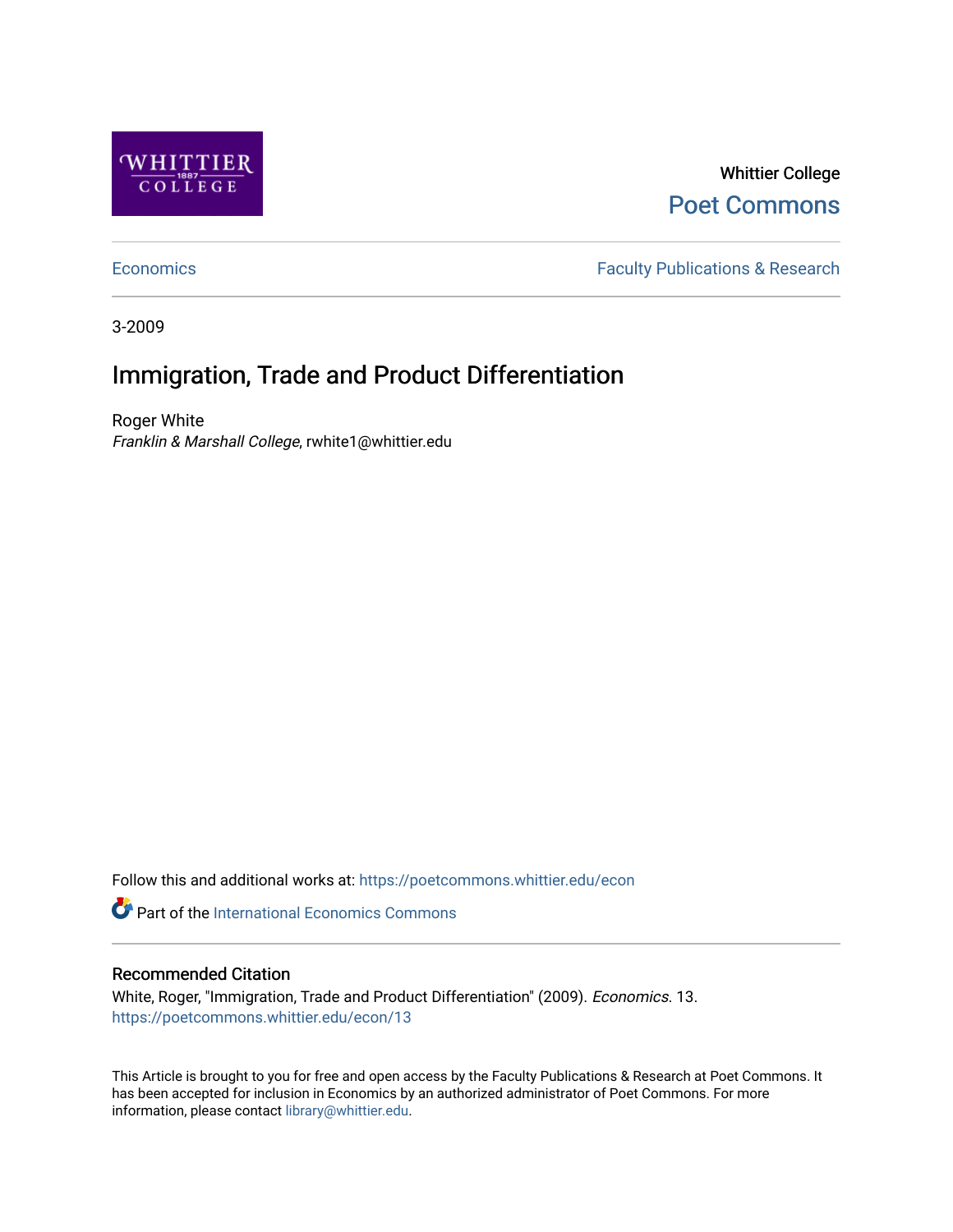## Immigration, Trade and Product Differentiation

### Roger White1

#### **ABSTRACT**

*Immigrant-trade links are examined with an emphasis placed on variation across product types and home country income classifications. Data for the US and 70 trading partners spanning the 1980-1997 period are employed. We find the immigrant-trade relationship varies based on degree of product differentiation and by home country per-capita income. In response to a hypothetical 10 percent increase in the immigrant stock variable, US imports of differentiated goods from high income countries increase by approximately 2 percent. A like increase in the immigrant stock from low income countries increases US differentiated goods imports by 4.25 percent, while exports of homogenous goods increase by 2.5 to 4.3 percent. Imports of homogenous goods from high income nations and exports of all product types to these nations appear unaffected by immigrant stock levels.* 

#### 1. INTRODUCTION

IN MANY NATIONS, immigration policy is a sensitive and contentious political<br>and social issue. Often, the debate is focused on the negative effects that<br>immigrants are thought to impose on host countries, with scant attent  $\mathsf{P}$ N MANY NATIONS, immigration policy is a sensitive and contentious political and social issue. Often, the debate is focused on the negative effects that paid to potential benefits that immigrants may convey. In the United States, the policy debate has coincided with a sharpening of the tone, and a rise in the volume, of rhetoric advocating assimilation and, consequently, a movement away from the concepts of multiculturalism and tolerance. The influences of immigrants on the US labour market, its cultural institutions, potential strains on the government's ability to provide social services (i.e. health care and education) and the spectre of terrorism have all served as the basis for such sentiments. The public and political discourses in other developed nations — Denmark, France, the Netherlands and the UK, among others reflect similar concerns. We examine a potential benefit of immigration that has been largely absent in the policy debate: the relationship between immigrants and host-home country trade flows. More specifically, we explore vari-

- 43 -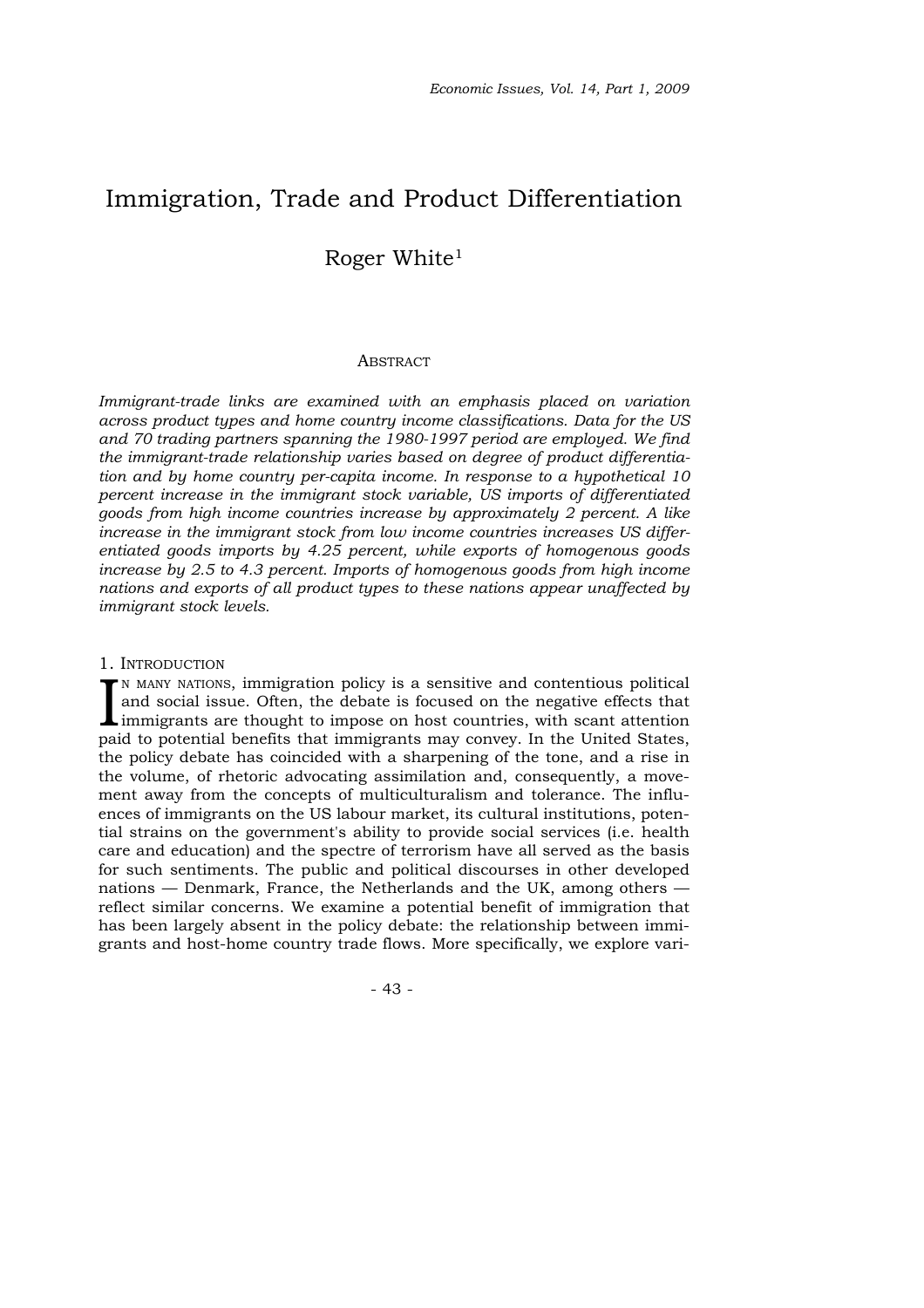ations in the US immigrant-trade link across product types and home countries. That immigration is a controversial and vigorously-debated issue in many developed nations underscores the importance of accounting for all effects that immigrants may have on their host economies.

Immigrants are thought to enhance host-home country trade via two channels. First, immigrants' preferences for home country products may increase host country imports from their home countries if immigrants arrive to find neither the desired home country products nor reasonable substitutes are available. This is akin to the home bias effect first reported by McCallum (1995). When applicable to immigrants, this may be thought of as a transplanted home bias effect. Second, immigrants may increase host-home country trade if they are able to exploit connections to social and/or business networks in their home countries, or if they possess knowledge of home country customs or social norms that are expected to be adhered to when conducting business. Such knowledge may include information regarding the initiation and execution of informal contract structures or personal connections that, if successfully exploited, reduce search costs associated with matching potential trading partners or that convey reputation-based assurances and, thus, reduce the risk of opportunistic behaviour (Rauch and Watson, 2004; Rauch and Trindade 2002; Rauch 1999; 2001). This second channel is expected potentially to increase both host country exports to and imports from the home country.

Using US data, Gould (1994) first documents a positive relationship between immigrants and host-home country trade. Subsequent studies have documented immigrant-trade links, using aggregate measures of bilateral exports and imports, for several other host countries. For example, Wagner *et al*. (2002), Head and Ries (1998) and Helliwell (1997) examine the Canadian immigrant-trade link. Ching and Chen (2000) report a positive relationship between immigrants and Canada-Taiwan trade. Bryant *et al*. (2004), Blanes (2003), Piperakis *et al*. (2003) and Girma and Yu (2002) report links for New Zealand, Spain, Greece and the UK, respectively. At the sub-national level, Combes et al. (2005) finds evidence of an intra-France migrant-trade relationship, and several studies have identified a link between immigrants and US state-level exports (Bandyopadhyay *et al*., 2008; Dunlevy, 2006; Herander and Saavedra, 2005; Bardhan and Guhathakurta, 2005; Co *et al*., 2004).

We provide for a more detailed accounting of the influence of immigrants on a host economy by examining variation in the US immigrant-trade link across both product types and home country income classifications. The Rauch (1999) classification system is used to classify 4-digit SITC industries as producing either differentiated or homogenous (reference priced and organised exchange goods) goods. World Bank (2003) classifications are relied upon to categorise home countries as high, upper middle, lower middle or low income.2 Drawing upon the existing literature, we formulate and examine several hypotheses relating to the immigrant-trade relationship. Employing data

- 44 -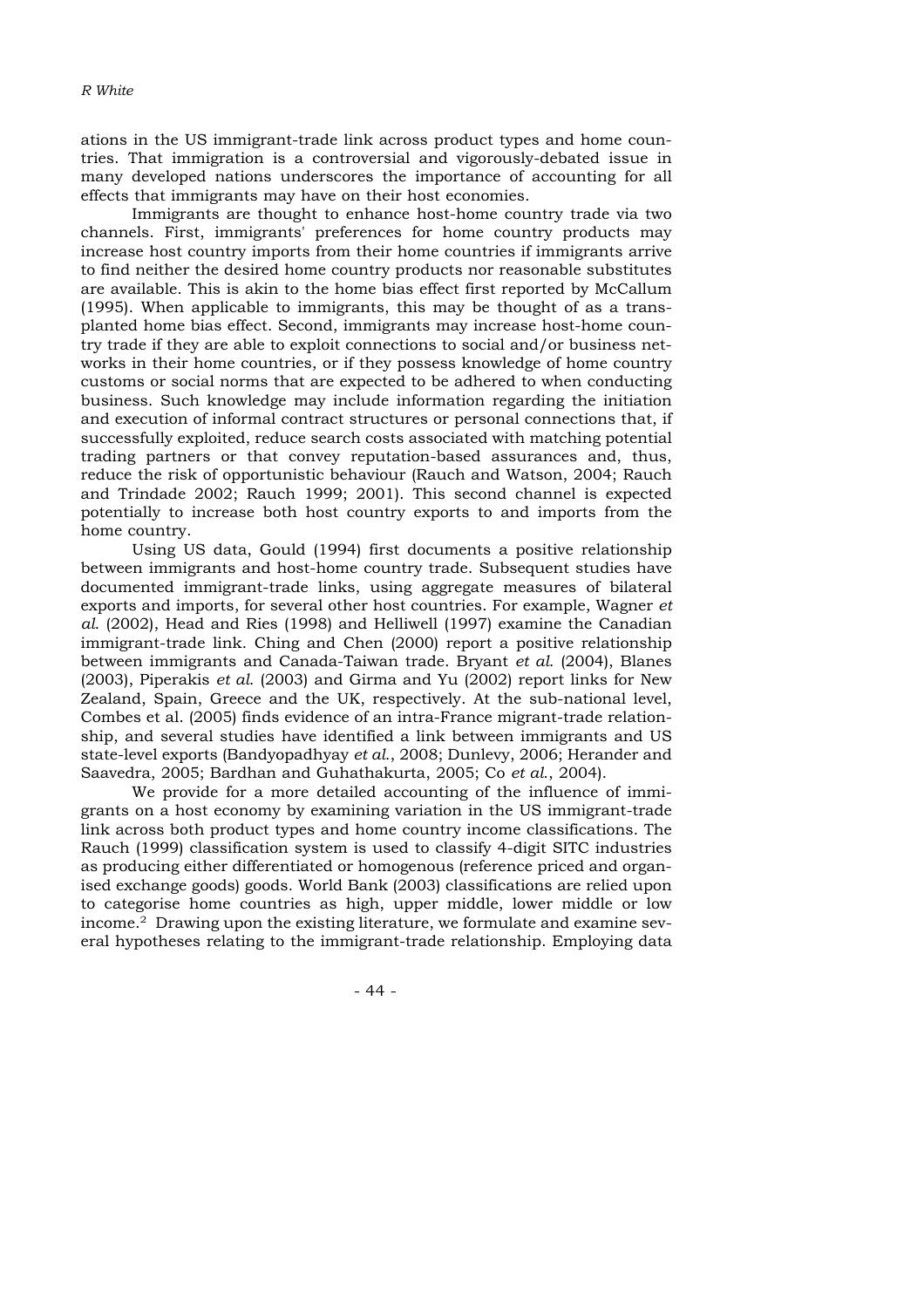for the US and 70 trading partners that span the years 1980-1997, we report significant variation in immigrant-trade links across product and home country income classifications.3 Generally, immigrant-trade links are strongest for US imports of differentiated products from low income home countries and weakest for US exports of homogenous products to high income home countries. Since, on net, trade confers benefits to the US and its trading partners, policymakers may wish to consider the corresponding influences of immigrants when formulating immigration policy. Although specific results presented here may be applicable only to the US, general findings are potentially informative for the public and policymakers alike in the US and other developed host economies. We proceed as follows. Section 2 details the hypotheses to be tested. Sections 3 and 4 discuss the data and estimation results, respectively. Section 5 concludes.

#### 2. IMMIGRANT-TRADE LINK HYPOTHESES

Girma and Yu (2002), examining UK trade with 48 nations, stratify their sample into two groups: 'commonwealth' and 'non-commonwealth' nations. A positive immigrant-trade link is reported only for the latter group. The authors contend that any pro-trade influences of immigrants' preferences and/or connections to social or business networks would exist regardless of home country. Thus, pro-trade influences of immigrants would be relatively uniform across home countries. However, institutional dissimilarity — for example, similar judicial systems, formal and informal contracting structures, and communications systems — would provide immigrants additional opportunities to enhance trade. Supporting this conclusion, Dunlevy (2006) reports that immigrants from countries that are institutionally dissimilar to the US increase state-level exports. This implies the influence of immigrants from countries that are relatively dissimilar to the US would be greater in magnitude compared to the influences of immigrants from countries that are similar to the US. Allowing for the possibility that both immigrant-specific factors and cultural/institutional dissimilarities have the potential to increase trade, we employ per capita income as a proxy for US-home country cultural/institutional similarity. This results in our first hypothesis.

*H1: An immigrant-trade link exists; however, the influences of immigrants from low income countries affect trade to a greater degree than do the influences of immigrants from high income countries.*

As mentioned in the introduction, immigrants are thought to increase host-home country trade flows through two channels. The finding of home bias by McCallum (1995) has been confirmed by a number of researchers, including Wei (1998) and Helliwell (1996). Helliwell (1997) and Engel and Rogers (1996) also report border effects which may indicate the presence of home bias. One would expect that such biases would be more pronounced for

- 45 -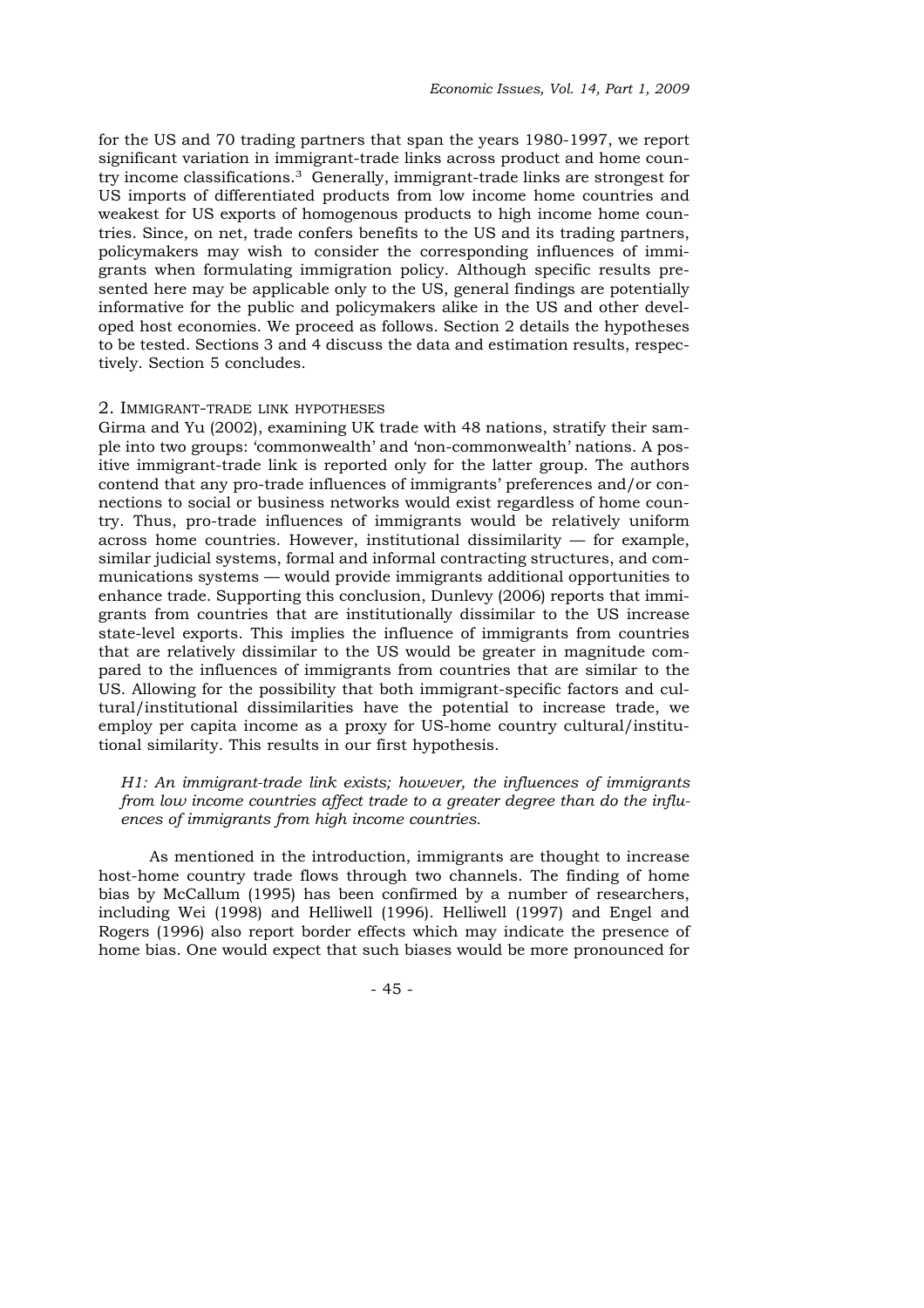differentiated products as compared to relatively homogenous goods, if only because a higher likelihood exists for finding reasonable substitutes for homogenous goods. Rauch and Watson (2004), Rauch and Trindade (2002), and Rauch (1999; 2001) posit that networks exert a stronger impact on trade in differentiated goods. Homogenous products have common characteristics and are, by definition, independent of producers' traits or geographic locale, while differentiated products are characterised by potentially complete unknown information. The implication is that the potential for immigrants to possess asymmetric information or to exploit network connections that facilitate increases in host-home country trade is diminished for homogenous goods compared to differentiated, goods; thus, a second hypothesis is generated.

*H2: The immigrant-trade link varies based on product type with the strength of the link increasing with the degree of product differentiation.*

Finally, we have described the channels through which immigrants may influence host-home country trade: immigrants are thought to increase trade through network effects and via preference effects. Rauch (2001) suggests that an immigrant's home bias increases only imports while successful exploitation of network connections may increase both imports and exports. If so, coefficients may be larger if imports are employed to measure trade compared to when exports are employed.

*H3: Coefficients on immigrant stock variables are of greater magnitude if imports are employed as the measure of trade as compared to when exports are employed.*

Stated collectively, hypotheses 1 through 3 imply that immigrant-trade links are strongest for US imports of differentiated goods from low income countries and weakest for US exports of homogenous goods to high income countries.

#### 3. ESTIMATION EQUATION AND VARIABLE CONSTRUCTION

Tinbergen (1962) first applies the gravity equation to trade flows. Subsequent researchers have used the specification in a variety of forms, with several papers having established theoretical foundations for the model.<sup>4</sup> In its simplest form, the gravity equation states that trade during year *t* between countries *i* and *j*,  $T_{ijt}$ , increases with the countries' combined economic mass and decreases with distance, $D_{\scriptstyle ij}$ . Equation (1) illustrates.

$$
T_{ijt} = \Lambda \left( \frac{Y_{ii} Y_{jt}}{D_{ij}} \right) \tag{1}
$$

- 46 -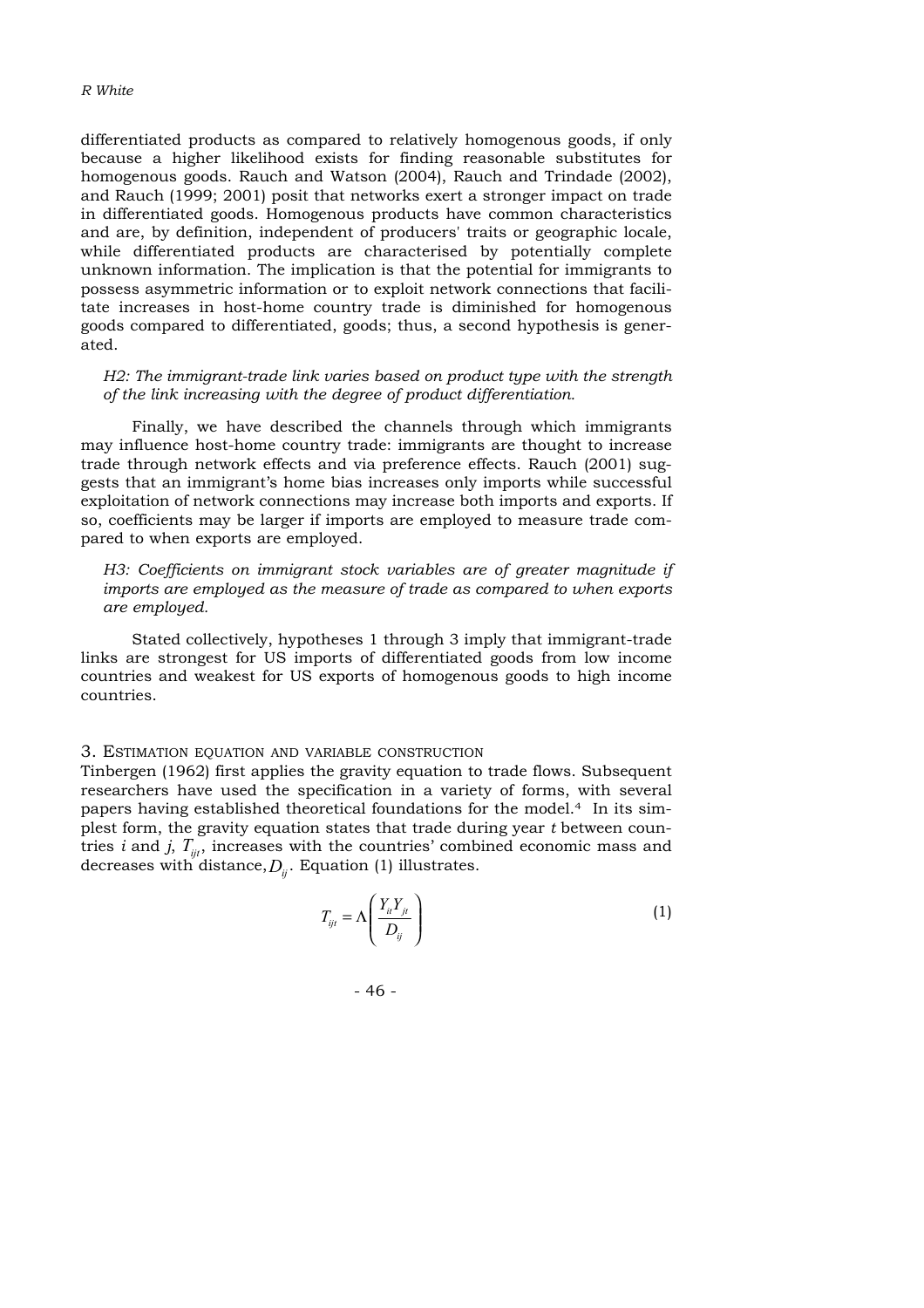Higher home country GDP  $(Y_{ij})$  implies greater export markets for US products and an increased probability of US imports. Similarly, higher US GDP  $(Y_{ij})$  signals an increased capacity for the US to export and to import. Distance between Washington, DC and the capital city of nation  $j(D_{ij})$ , measured in miles using the great circle method, is a proxy for transport costs. Λ is the constant of proportionality.

As mentioned, over time, researchers have augmented the basic gravity specification to include a number of factors that potentially facilitate or inhibit trade. Drawing upon the existing literature, we control for additional factors that may enhance or diminish trade flows by modifying equation (1) to include the following series of trade-inhibiting (Φ*ijt*) and trade-facilitating (Γ*ijt* and  $\psi_{it}$ ) variables.

$$
\Phi_{ijt} = \left\{ \text{MILITARY}_{ijt} \,, \quad \text{SANCTIONS}_{ijt} \right\} \tag{2}
$$

$$
\Gamma_{ijt} = \left\{ FDI \quad IN_{ijt}, FDI \quad OUT_{ijt}, \left( \frac{Y}{POP} \right)_{jt}, ADD \quad FTAs_{jt}, REM_{jt} \right\}
$$
 (3)

$$
\Psi_{ijt} = \left\{ENGLISH_j, FTA_{ijt}, OPEC_{jt}, SEAPORT_{jt} \right\}
$$
 (4)

Appending these vectors to equation (1) yields equation (5).

$$
T_{ijt} = \Lambda \left( \frac{Y_{il} Y_{jl} \Gamma_{ijt} e^{\Psi_{ijt}}}{D_{ij} e^{\Phi_{ijt}}} \right)
$$
 (5)

Taking natural logarithms of the continuous variables on both sides of equation (5), including dummy variables that classify home countries as upper middle (*UMID*), lower middle (*LMID*), or low (*LOW*) income, and corresponding interaction terms to permit examination of variation in links across home country income classifications, and adding an assumed independently and identically distributed error term yields the following estimation equation.

$$
\ln T_{ji} = \alpha_0 + \beta_1 \ln IMM_{ji} + \gamma_1 (UMID_j \quad x \quad \ln IMM_{ji}) + \gamma_2 (LMID_j \quad x \quad \ln IMM_{ji}) \tag{6}
$$
\n
$$
+ \gamma_3 (LOW_j \quad x \quad \ln IMM_{ji}) + \delta_1 \Delta \ln XRATE_{ji} + \delta_2 \ln Y_{ji} + \delta_3 \ln \left(\frac{Y}{POP}\right)_{ji}
$$
\n
$$
+ \delta_4 \ln D_j + \delta_5 \ln REM_{ji} + \delta_6 \ln FDI \quad IN_{ji} + \delta_7 \ln FDI \quad OUT_{ji}
$$
\n
$$
+ \delta_8 ENGLISH_j + \delta_9 FTA_{ji} + \delta_{10} MILITARY_{ji} + \delta_{11} ADD \quad FTAs_{ji}
$$
\n
$$
+ \delta_{12} OPEC_{ji} + \delta_{13} SANCTIONS_{ji} + \delta_{14} SEAPORT_{ji} + \lambda_1 UMID_j
$$
\n
$$
+ \lambda_2 LMID_j + \lambda_3 LOW_j + \eta \Omega_i + \varepsilon_{ji}
$$

$$
-47 -
$$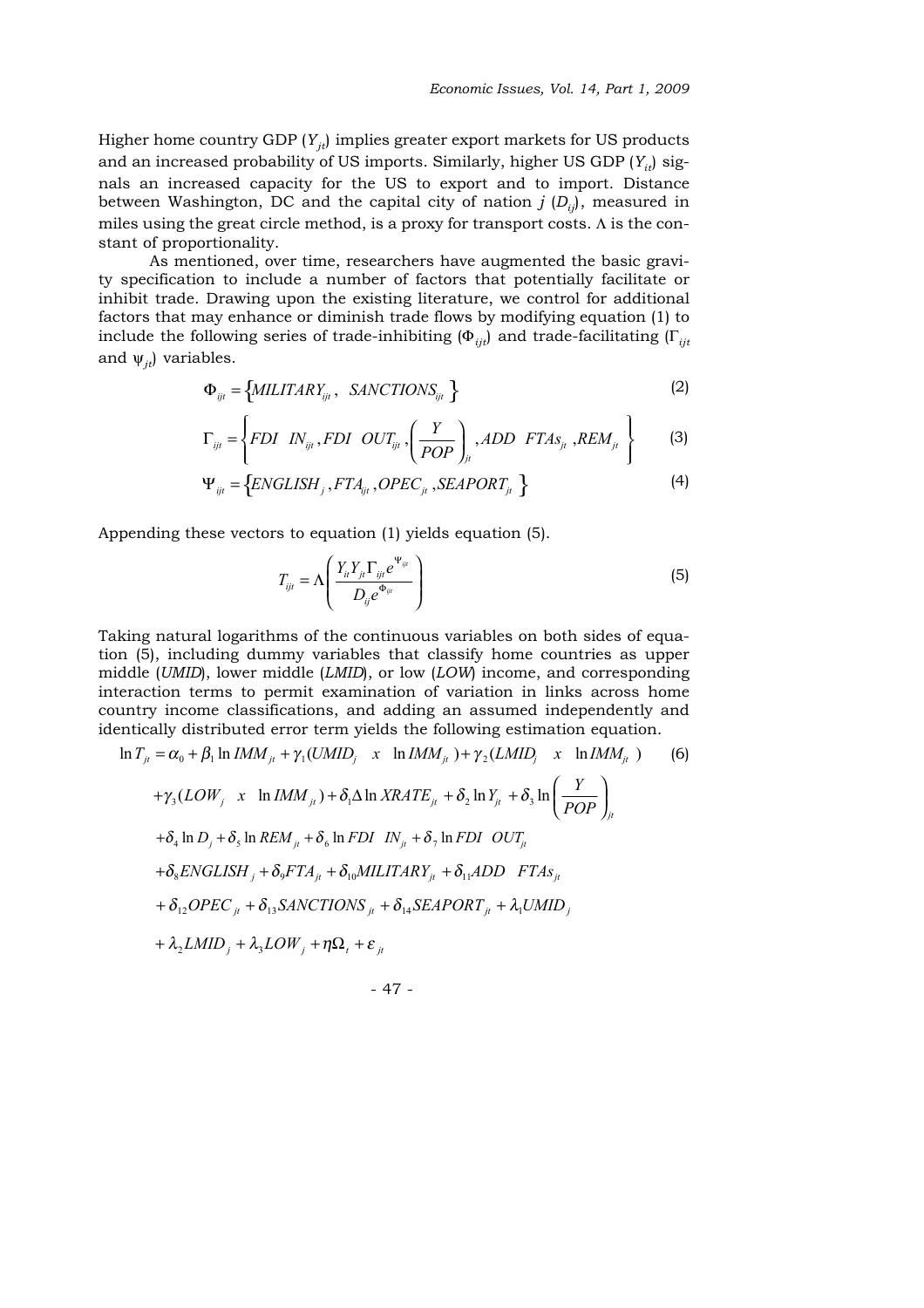As the US is the host country, we drop the subscript *i* from equation (6). Since no trade is reported for 10.7 percent of the US-home country pairings, we retain these observations and utilise a Tobit specification when performing our estimations. To examine variation in the immigrant-trade relationship across product types, the series of dependent variables,  $T_{ij}$ , includes values for US imports and exports of 'differentiated', 'reference priced' and 'organised exchange' goods. We use each of these trade values in turn when estimation equation (6). Trade data are from the World Trade Flows database (Feenstra, 2000).

The classification of products is based on the system developed by Rauch (1999). Rauch classifies products as homogenous or differentiated based on whether reference prices are available. Homogenous products include both goods that are traded on organised exchanges and goods not traded on organised exchanges but for which 'reference prices' are available. Differentiated goods, on the other hand, do not have reference prices. Such products are characterised by sufficiently imperfect information that prohibits standardised pricing and, thus, discourages the creation of formal or quasiformal exchanges. Beginning with 5-digit SITC-level product classifications, Rauch classified products as organised exchange goods if they were listed in either the *International Commodity Markets Handbook* or the *Knight-Ridder CRB Commodity Yearbook*. Reference priced goods were classified as such if price quotations were found in *Commodity Prices*. If reference prices were not available, products were classified as differentiated goods. Classification at the 4-digit SITC level was made based on which of the three product types accounted for the largest share of the value of world trade at the 4-digit SITC level. Since ambiguities sometimes affected classification at the 4-digit SITC level, Rauch constructed a 'conservative' classification system, which minimises the number of goods classified as homogenous (i.e. organised exchange or reference priced), and a 'liberal' classification system that maximises the number of goods classified as homogenous. We employ both classifications in our empirical analysis.

The inclusion of the three dummy variables that identify home countries as upper middle, lower middle or low income permits examination of variation in immigrant-trade links across home country income classifications.5 Each dummy variable is interacted, separately, with the immigrant stock variable. The fourth classification, high income, is the null classification in the estimations. Thus, estimated coefficients on the immigrant stock variable are 'base' effects that can be thought of as trade effects of immigrants from the typical home country. Coefficients on interaction terms capture variation from

base effects. For example, the coefficient on the immigrant stock variable  $\left(\stackrel{\,\,\,\circ}{\rho}_1\right)$ ⎠  $\int \stackrel{\wedge}{\beta}_1$ 

^

estimates the influence exerted by the typical immigrant on US-home country trade, regardless of home country income classification. The coefficients on the terms that interact the immigrant stock variable with the income classifi

- 48 -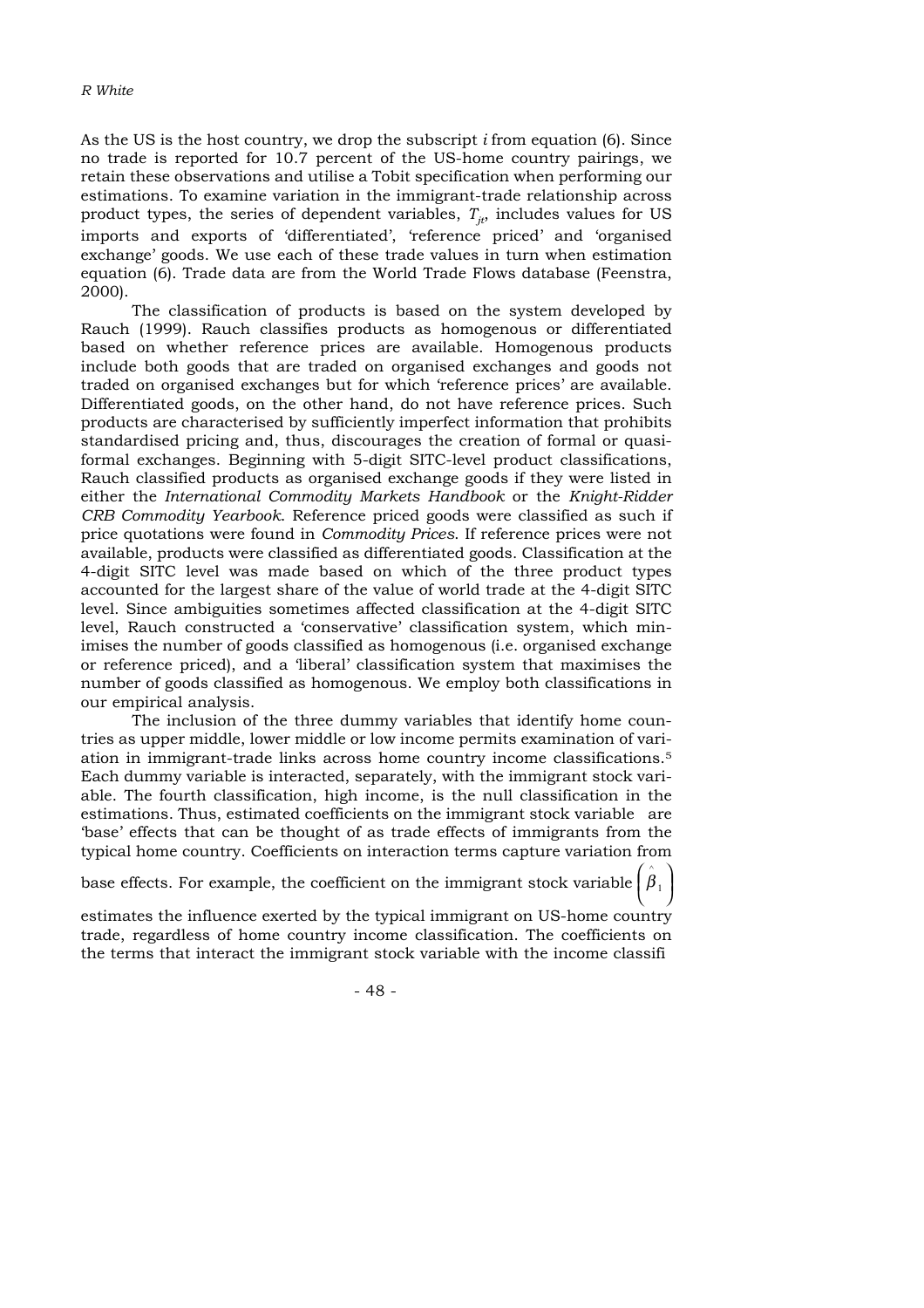cation dummy variables  $\gamma_1$ ,  $\gamma_2$ ,  $\gamma_3$  are estimated deviations from base effects for upper middle, lower middle and low income home countries, respectively. Thus,  $\beta_1 + \gamma_1$ ,  $\beta_1 + \gamma_2$  and  $\beta_1 + \gamma_3$  are estimates of the influences of immigrants from upper middle, lower middle and low income countries, respectively, while  $\beta_{\scriptscriptstyle\perp}$  provides an estimate of the influence of immigrants from high income countries on US-home country trade.  $\left(\stackrel{\wedge}{\gamma}_1, \stackrel{\wedge}{\gamma}_2, \stackrel{\wedge}{\gamma}_3 \right)$  $\wedge$   $\wedge$  $\overset{\,\,{}_\circ}{\beta}_{1} + \overset{\,\,{}_\circ}{\gamma}_{1}$  ,  $\overset{\,\,{}_\circ}{\beta}_{1} + \overset{\,\,{}_\circ}{\gamma}_{2}$  and  $\overset{\,\,{}_\circ}{\beta}_{1} + \overset{\,\,{}_\circ}{\gamma}_{3}$ ^

The  $IMM_{it}$  variable is constructed using data from the US Bureau of the Census (2000) and US INS (1999; 2002). Census data provides immigrant stocks for 1980 and 1990. We accept these counts as accurate and use inflow data to estimate intra-census year immigrant stocks. For the years 1981- 1989, estimates are derived as follows.

$$
IMM_{ji} = IMM_{j1980} + \sum_{1981}^{t} INFLOW_{ji} + \theta_j
$$
 (7)

θ*<sup>j</sup>* adjusts for return migration, death, and amnesties. It is derived as the 1990 census count of immigrants from each country in the US and the sum of the 1980 census count plus inflows during the years 1981-1990 divided by ten. The 1991-1997 portion of the sample is also adjusted using this proportional difference. The adjustment factor is the final term in equation (8).

$$
IMM_{ji} = \left( IMM_{j1990} + \sum_{t=1991}^{t} INFLOW_{ijt} \right) \left(1 + \frac{\theta_j}{IMM_{j1990}}\right)
$$
 (8)

The remaining explanatory variables include *FDI OUT<sub>it</sub>* and *FDI IN<sub>it</sub>*, which control for potential effects of economic integration on trade (US BEA, 2000; 1987).<sup>6</sup> Lipsey (1993) reports that, by the late 1980s, foreign affiliates accounted for a quarter of US exports and over a third of imports. Gould (1994) includes the sum of US FDI in each home country and home country FDI in the US to test for robustness. We alter Gould's measure, dividing the FDI values by each home country's GDP to gain relative measures of FDI, and distil the measure into two variables since FDI flows into the US may affect trade differently than US FDI outflows. An additional measure of integration that is more directly linked to trade flows, the  $ADD$   $FTAs<sub>it</sub>$  variable, is given as the number of trade agreements the home country is party to.7

Since trade with the US may depend on the availability of outside (i.e. non-US) trading opportunities, we include a measure of the economic remote ness of each home country. Given as  $\mathit{REM}_{_{\mathit{it}}} = 1/\sum \bigl[ \bigl( Y_{_{\mathit{kt}}} \, / \, Y_{_{\mathit{wt}}} \, \bigr) / \, D_{_{\mathit{ik}}} \, \bigr],$  the variable is a measure of quasi-distance (Wagner *et al.* 2002).  $D_{ik}$  is the distance between each home country *j* and each nation  $k$  other than the US,  $Y_{kt}$  is the 1  $1/\sum_{k=1}^{K} [(Y_{k} / Y_{wt})/Y_{k} ]$  $\sum_{k=1}^{j}$   $\left[ \sum_{k=1}^{l} \binom{I_{kt}}{k} \right]^{j}$ *REM*  $_{ii} = 1/\sum_{l} (Y_{k} / Y_{wt})/D$  $= 1 / \sum_{k=1}$   $\left[ (Y_{kt} / Y_{wt}) / D_{jk} \right]$ 

- 49 -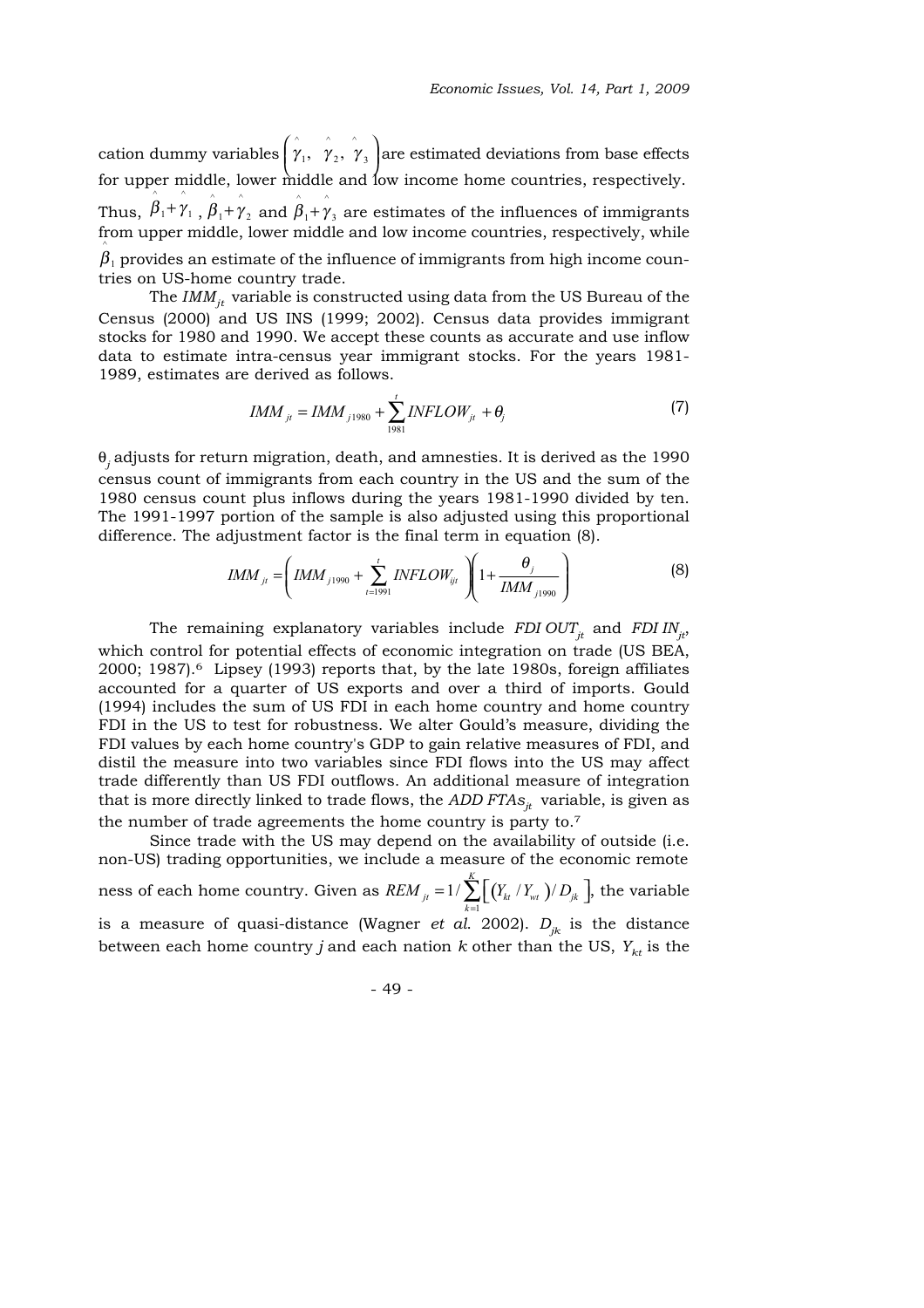*R White*

GDP of country  $k$  and  $Y_{wt}$  represents gross global product (World Bank, 2006).8 Economic remoteness can result from a nation being geographically isolated (e.g. New Zealand) or located near relatively small economies (e.g. South Africa). More remote nations face a lack of non-US trading partners and, thus, may engage in more trade with the US. While we include dummy variables to control for variation in trade across home country income classi

fications, we also include GDP per capita,  $\left(\overline{\mathit{POP}}_j\right)_{jt}$  as a control for variation *Y*  $\left(\frac{Y}{POP}\right)$ 

in the influence of average wealth, or standard of living, within each home country income classification (World Bank, 2003). To capture terms of trade effects, the change in the exchange rate, defined as foreign currency units per dollar, is included (IMF, 2002). An increase in the exchange rate indicates an appreciation of the US Dollar, which is expected to increase US imports and decrease US exports.

Equation (6) also includes a number of dummy variables. Common language is often cited as a proxy for cultural similarity and is found to be an important determinant of trade flows (Brainard, 1997; Girma and Yu, 2002; Hutchison, 2002; Engel and Rogers, 1996; Helliwell, 1997; Wagner et al., 2002). As shared language may also facilitate the writing and enforcement of contracts or lower costs associated with the matching of potential trading partners, *ENGLISH*, indicates whether English is commonly used in the respective home country (Crystal, 1993).  $FTA_{it}$  signals membership in a trade agreement with the US. To control for petroleum imports,  $OPEC_{it}$  identifies home countries that are members of OPEC. To account for an important geographic impediment to trade, *SEAPORT*, represents coastal access. *MILITARY*<sub>it</sub> signals US military involvement in the home country and serves as a proxy for general risk or uncertainty. Hufbauer et al. (1997) find sanctions reduce trade, on average, by up to one-third. Thus, we include *SANCTIONS<sub>it</sub>* to control for US-imposed economic sanctions on the home country.9 Finally, to absorb effects of policy shifts and macroeconomic fluctuations, we include a set of time (year) dummies, Ω<sub>t</sub>. Table 1 presents descriptive statistics.

| Variable                  | All<br>countries | High<br>income<br>countries | U-middle<br>income<br>countries | L-middle<br>income<br>countries | Low<br>income<br>countries |
|---------------------------|------------------|-----------------------------|---------------------------------|---------------------------------|----------------------------|
| Immigrants                | 215,959          | 202.147                     | 547,571***                      | 165,018***                      | 116,233***                 |
|                           | (560,400)        |                             | $(250, 139)$ $(1, 398, 160)$    | (210, 446)                      | (165, 881)                 |
| $\Delta$ ln Exchange Rate | 0.122            | $0.035***$                  | $0.183**$                       | 0.153                           | $0.168*$                   |
|                           | (0.342)          | (0.178)                     | (0.291)                         | (0.424)                         | (0.388)                    |
| GDP                       | 239,973          | 570,113***                  | 151,572***                      | 42,663***                       | 52,381***                  |
|                           | (628, 787)       | (990, 645)                  | (183, 129)                      | (45,504)                        | (125,968)                  |
| GDP Per Capita            | 8,025            | 20,763***                   | $5,082***$                      | 1,850***                        | $409***$                   |
|                           | (10, 359)        | (9,265)                     | (2,373)                         | (922)                           | (185)                      |
|                           |                  |                             |                                 |                                 |                            |

|  |  | Table 1: Descriptive statistics |  |
|--|--|---------------------------------|--|
|--|--|---------------------------------|--|

*cont....*

- 50 -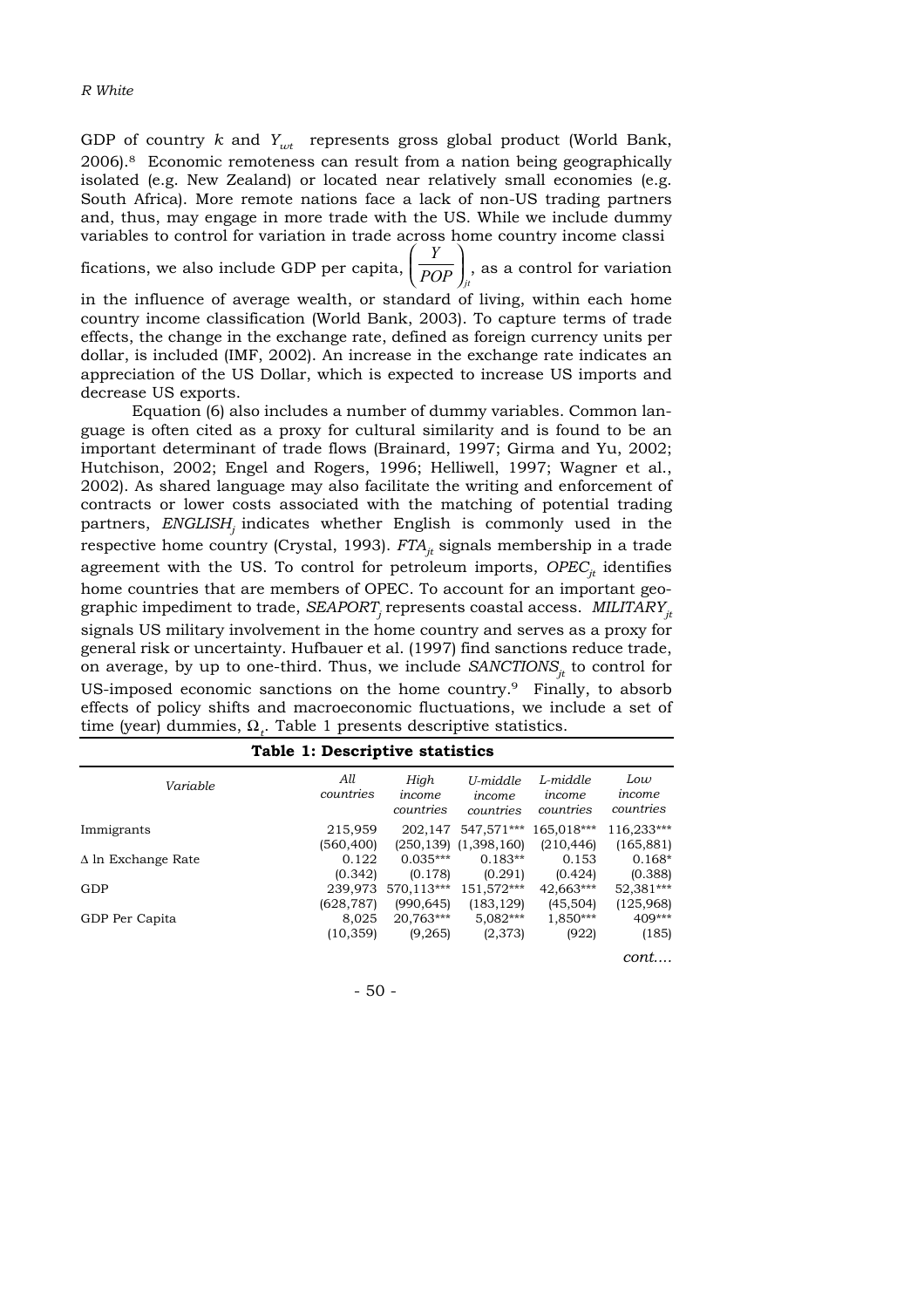| Distance (m. from Washington, DC)     | 7,942.42<br>(3,896)         | 8,038<br>(3,574)               | 7,696<br>(3,350)           | 7,409**<br>(4,272)                        | 8,725***<br>(3,928)                 |
|---------------------------------------|-----------------------------|--------------------------------|----------------------------|-------------------------------------------|-------------------------------------|
| Remote                                | 2.36<br>(1.786)             | 1.093***<br>(1.437)            | $3.121***$<br>(1.976)      | 2.887***<br>(1.711)                       | 3.014***<br>(1.184)                 |
| FDI IN                                | 0.015                       | $0.022***$                     | $0.001***$                 | 0.023                                     | $0.0003***$                         |
| <b>FDI OUT</b>                        | (0.067)<br>0.044            | (0.037)<br>$0.037*$            | (0.001)<br>0.037           | (0.109)<br>$0.07**$                       | (0.001)<br>$0.021***$               |
| English                               | (0.117)<br>0.529            | (0.043)<br>$0.468**$           | (0.042)<br>0.556           | (0.194)<br>0.49                           | (0.031)<br>$0.688***$               |
| <b>FTA</b>                            | (0.499)<br>0.02             | (0.5)<br>$0.055***$            | (0.498)<br>0.025           | (0.501)<br>$0.000***$                     | (0.464)<br>$0.000***$               |
| Military                              | (0.141)<br>0.033            | (0.227)<br>$0.000***$          | (0.156)<br>$0.000***$      | (0.000)<br>0.05                           | (0.000)<br>$0.072**$                |
| Number of additional FTAs             | (0.177)<br>0.762            | (0.000)<br>$0.997***$          | (0.000)<br>$1.148***$      | (0.217)<br>0.824                          | (0.258)<br>$0.16***$                |
| <b>OPEC</b>                           | (0.757)<br>0.069            | (0.671)<br>$0.000***$          | (0.603)<br>$0.000***$      | (0.852)<br>$0.166***$                     | (0.367)<br>0.065                    |
| Sanctions                             | (0.254)<br>0.141            | (0.000)<br>$0.01***$           | (0.000)<br>$0.056***$      | (0.372)<br>$0.225***$                     | (0.246)<br>$0.251***$               |
| Seaport                               | (0.349)<br>0.929<br>(0.258) | (0.102)<br>0.906<br>(0.292)    | (0.23)<br>0.889<br>(0.315) | (0.418)<br>$0.955**$<br>(0.207)           | (0.434)<br>0.938<br>(0.242)         |
| Imports - conservative classification |                             |                                |                            |                                           |                                     |
| Differentiated products               | 3,169,450<br>(10, 821, 700) | 8,011,200***<br>(17,764,900)   | 2,279,210<br>(6,910,690)   | 441,313*** 668,011***                     | $(978, 567)$ $(2, 642, 200)$        |
| Reference priced products             | 547,885<br>(1,981,240)      | 1,326,870***<br>(3,314,100)    | 325,975***<br>(543, 431)   | (228, 313)                                | 113,782*** 123,272***<br>(310, 347) |
| Organised exchange products           | 820,077<br>(2, 152, 380)    | 906,109<br>(2,657,900)         | 1,185,700**<br>(2,166,030) | 676,451<br>$(1,668,500)$ $(1,798,770)$    | 661,181                             |
| Exports - conservative classification |                             |                                |                            |                                           |                                     |
| Differentiated products               | 2,372,250<br>(7, 347, 590)  | 5,628,500***<br>(11, 738, 100) | 2,767,010<br>(6,969,240)   | 575,290*** 260,331***<br>(680, 426)       | (645, 604)                          |
| Reference priced products             | 462,143<br>(1, 142, 440)    | 1,034,920***<br>(1,773,390)    | 475,949<br>(1,034,220)     | (132, 819)                                | 131,054*** 128,813***<br>(351, 037) |
| Organised exchange products           | 260,424<br>(580, 722)       | 591,894***<br>(860, 575)       | 195,982<br>(472, 219)      | 66,283***<br>(64,218)                     | 54,026***<br>(112, 713)             |
| Imports - liberal classification      |                             |                                |                            |                                           |                                     |
| Differentiated products               | 3,084,550                   | 7,787,190***                   | 2,168,140                  | 440,754*** 672,410***                     |                                     |
|                                       | (10,592,400)                | (17, 393, 600)                 |                            | $(6,726,260)$ $(1,018,530)$ $(2,716,920)$ |                                     |
| Reference priced products             | 514,380                     | 1,241,030***                   | 398,342                    | 82,980***                                 | 62,646***                           |
|                                       | (1,772,300)                 | (2,880,460)                    | (971, 964)                 | (193, 703)                                | (193, 140)                          |
| Organised exchange products           | 915,300                     | 1,241,460*                     | 1,242,770*                 |                                           | 675,915** 592,028***                |
|                                       | (2,424,460)                 | (3,381,470)                    |                            | $(2,206,470)$ $(1,617,200)$ $(1,642,960)$ |                                     |
| Exports - liberal classification      |                             |                                |                            |                                           |                                     |
| Differentiated products               | 2,217,720<br>(7,039,540)    | 5,255,190***<br>(11,305,300)   | 2,580,250<br>(6,590,140)   | 542,882*** 248,479***<br>(650, 361)       | (621, 782)                          |
| Reference priced products             | 475,785<br>(1, 101, 410)    | 1,038,160***<br>(1,620,170)    | 586,622<br>(1,290,050)     | (140,004)                                 | 144,121*** 112,660***<br>(301, 668) |
| Organised exchange products           | 395,391<br>(960, 017)       | 962,226***<br>(1,489,950)      | 269,657***<br>(609, 414)   | 83,739***<br>(84, 839)                    | 80,002***<br>(174, 473)             |
| N                                     | 1,260                       | 396                            | 162                        | 414                                       | 288                                 |

Standard deviations in parentheses. "\*\*\*", "\*\*" and "\*" denote statistical significance from the overall mean at the 1%, 5% and 10% levels, respectively. GDP, imports and exports presented in 1,000s of 1995 US Dollars. GDP per capita is in 1995 US Dollars. See text for explanation of country classifications.

- 51 -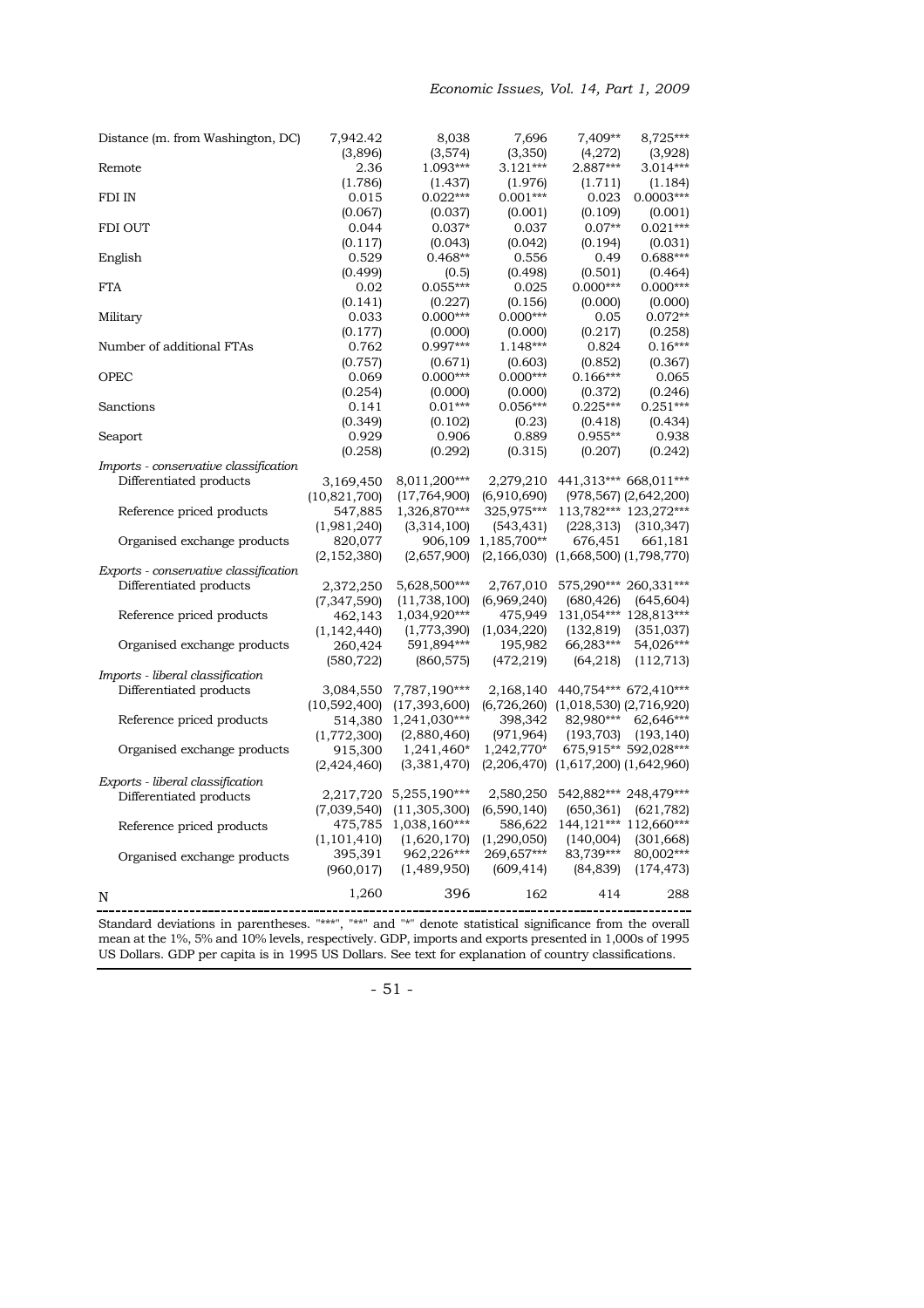#### 4. EMPIRICAL RESULTS

The results of estimating equation (6), employing differentiated, reference priced and organised exchange trade values, as determined using the conservative goods classification, are presented in Table 2. Results generated using trade values based on the liberal goods classifications are reported in Table 3. Generally speaking, the estimation results are consistent across the two classification systems. Coefficients on the immigrant stock variables imply that a 10 per cent increase in the immigrant stock from a high income country increases US imports of differentiated products from the home country by 2 per cent (conservative classification) to 2.2 per cent (liberal classification). Summation of coefficients on the immigrant stock variable and interaction terms provides estimates of the respective influences of immigrants on US trade. For example, assumed 10 percent increases in the immigrant stocks from low income and lower middle income countries correspond to increases in US imports of differentiated products of approximately 4.3 percent and 4 percent, respectively. Imports of homogenous (i.e. reference priced and organised exchange) goods from high income nations and exports of all product types to these nations appear unaffected by immigrant stock levels.

When considering the coefficients on terms interacting immigrant stock values with home country income classifications, we frequently find significance. For example, in both Table 2 and in Table 3 we find, for upper middle income and low income home countries, all coefficients on terms interacting the immigrant stock variable with the relevant home country income classification dummy variable are positive and significant. Similarly, in Table 2, we see significant coefficients on interaction terms relating to lower middle income home countries for US imports of differentiated goods and exports of reference priced and organised exchange goods. In Table 3, for the lower middle income classification, coefficients on interaction terms are positive and significant for all trade measures except US exports of differentiated goods. Since coefficients on the terms interacting the immigrant stock variable with the respective home country income classification dummy variables represent deviations from the influence of immigrants on US trade with high income home countries, we have evidence of variation in immigrant-trade effects across both product types and home country classifications.

The remaining coefficients provide expected results. A depreciation of the home country's currency relative to the dollar increases US imports and lowers exports. The positive and generally significant coefficients on the GDP and GDP per capita variables indicate that the US tends to trades more intensively with larger and wealthier economies. We find that higher transport costs, as represented by the distance variable, reduce trade, while economic remoteness generally corresponds with increased US-home country trade. Higher US FDI in the home country increases trade; however, higher home country FDI in the US appears to increase trade considerably less. This appears reasonable as US FDI outflows are primarily equity while US inflows

- 52 -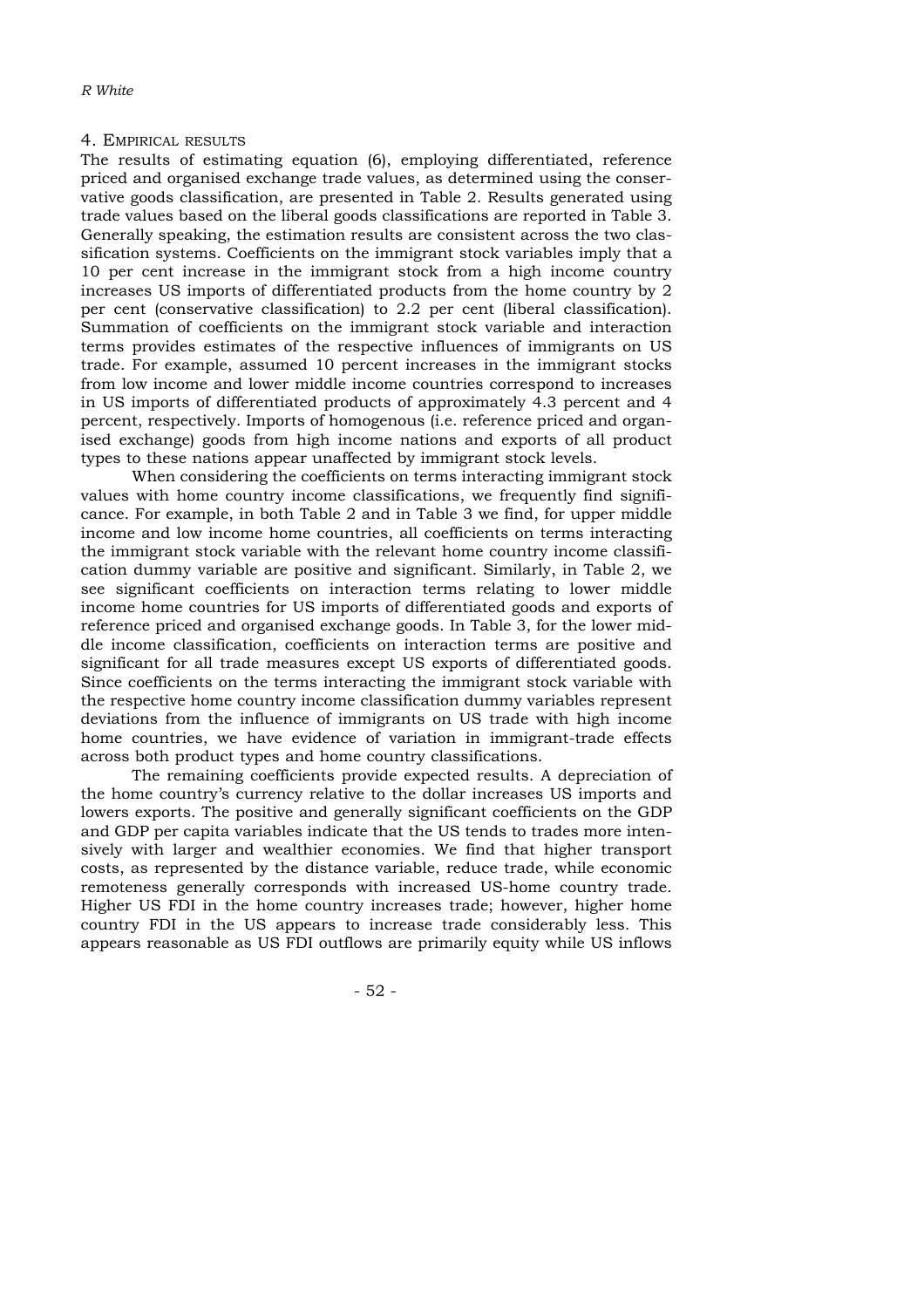| Dependent variable                      | Imports             |                         |                               | Exports               |                                   |                               |
|-----------------------------------------|---------------------|-------------------------|-------------------------------|-----------------------|-----------------------------------|-------------------------------|
|                                         |                     |                         | Differen- Reference Organised |                       |                                   | Differen- Reference Organised |
| Explanatory variables                   | tiated              | priced                  | exchange                      | tiated                | priced                            | exchange                      |
| In Immigrants $_{it}$                   | $0.204***$          | 0.126                   | $-0.122$                      | 0.05                  | $-0.119$                          | $-0.11*$                      |
|                                         | (0.062)             | (0.082)                 | (0.11)                        | (0.035)               | (0.097)                           | (0.061)                       |
| Upper middle income home country, x     | $0.137*$            | $0.201**$               | $0.262**$                     | $0.13***$             | $0.213***$                        | $0.208***$                    |
| $ln$ Immigrants $_{it}$                 | (0.077)             | (0.101)                 | (0.126)                       | (0.043)               | (0.059)                           | (0.076)                       |
| Lower middle income home country, $x$   | $0.186**$           | 0.053                   | 0.159                         | 0.028                 | $0.191***$                        | 0.395***                      |
| $ln$ Immigrants $_{it}$                 | (0.074)             | (0.099)                 | (0.138)                       | (0.041)               | (0.056)                           | (0.074)                       |
|                                         | $0.23***$           | $0.293***$              | $-0.038$                      | $0.277***$            | $0.573***$                        | $0.35***$                     |
| Low income home country, $x$            | (0.068)             | (0.095)                 | (0.132)                       | (0.038)               | (0.051)                           | (0.068)                       |
| In Immigrants $_{it}$                   |                     |                         |                               |                       |                                   |                               |
| $\Delta$ ln Exchange Rate <sub>it</sub> | $0.357***$          | $0.309**$               | $0.676***$                    | $-0.076$              | $-0.181**$                        | $-0.242**$                    |
|                                         | (0.103)             | (0.154)                 | (0.177)                       | (0.058)               | (0.078)                           | (0.103)                       |
| $ln$ GDP <sub><math>it</math></sub>     | $1.06***$           | $0.884***$              | 1.246***                      | $0.729***$            | $0.821***$                        | 0.916***                      |
|                                         | (0.038)             | (0.051)                 | (0.071)                       | (0.021)               | (0.029)                           | (0.038)                       |
| In GDP Per Capita $_{it}$               |                     | 0.211** 0.505***        | $1.166***$                    | $-0.015$              | $0.151**$                         | $0.611***$                    |
|                                         | (0.086)             | (0.116)                 | (0.162)                       | (0.048)               | (0.065)                           | (0.089)<br>$-0.935***$        |
| $ln$ Distance,                          |                     | $-0.287***$ $-0.739***$ | $-0.631***$                   |                       | $-0.64***$ $-0.622***$            | (0.1)                         |
|                                         | (0.1)               | (0.133)                 | (0.175)                       | (0.056)               | (0.075)                           |                               |
| In Remote $_{it}$                       | $0.199***$          | 0.118                   | $0.286***$                    | 0.003                 | $0.089**$                         | $0.228***$                    |
|                                         | (0.057)             | (0.075)                 | (0.094)                       | (0.032)               | (0.043)                           | (0.057)                       |
| ln FDI IN $_{it}$                       | $-0.027$            | $0.042*$                | 0.003                         | $0.024**$             | 0.009                             | 0.007                         |
|                                         | (0.018)             | (0.024)                 | (0.031)                       | (0.01)                | (0.014)                           | (0.018)                       |
| In FDI OUT <sub>it</sub>                | $0.045*$<br>(0.026) | $0.215***$<br>(0.036)   | $0.421***$<br>(0.046)         | $0.277***$<br>(0.015) | $0.226***$                        | $0.294***$                    |
|                                         | $0.434***$          | $0.782***$              | 0.207                         | $0.419***$            | $(0.02)$<br>0.357***              | (0.027)<br>$0.171*$           |
| English,                                | (0.088)             | (0.119)                 | (0.15)                        | (0.049)               | (0.067)                           | (0.088)                       |
|                                         | $2.168***$          | $1.793***$              | -0.18                         | $0.702***$            | $0.865***$                        | 0.401                         |
| $FTA_{it}$                              | (0.265)             | (0.343)                 | (0.42)                        | (0.148)               | (0.2)                             | (0.259)                       |
|                                         |                     | $-0.358 - 0.923***$     | $-2.159***$                   | $-0.299**$            | $-0.306*$                         | $-0.026$                      |
| Military $_{it}$                        | (0.227)             | (0.309)<br>$0.267***$   | (0.407)<br>$0.387***$         | (0.127)<br>$0.243***$ | (0.174)                           | (0.237)                       |
| Number of additional $FTAs_{it}$        | $0.514***$          | (0.082)                 | (0.105)                       | (0.034)               | $0.149***$                        | 0.067                         |
|                                         | (0.061)             | $-1.281***$ -0.581***   | $2.681***$                    | $-0.5***$             | (0.047)<br>$-0.666***$            | (0.061)<br>$-0.245$           |
| $OPEC_{it}$                             | (0.15)              | (0.205)                 | (0.264)                       | (0.083)               | (0.115)                           | (0.156)                       |
|                                         | $-0.451***$         | $-0.269*$               | $-0.55**$                     | $-0.267***$           | $-0.285***$                       | $-0.217*$                     |
| Sanctions $_{it}$                       | (0.115)             | (0.154)                 | (0.22)                        | (0.064)               | (0.087)                           | (0.118)                       |
|                                         | $0.773***$          | $0.203*$                | $0.932***$                    | 0.043                 | $0.18***$                         | $0.375***$                    |
| Seaport $_{i}$                          | (0.084)             | (0.111)                 | (0.148)                       | (0.047)               | (0.063)                           | (0.084)                       |
|                                         | 1.816**             | $-2.281*$               | $-5.983***$                   |                       | $-1.538***$ $-2.675***$<br>(0.69) | $-3.208***$<br>(0.892)        |
| Upper middle income home country,       | (0.914)<br>$-1.308$ | (1.187)<br>$-0.108$     | (1.505)<br>$-6.677***$        | (0.511)               | $-0.255 -2.112***$                | $-5.403***$                   |
| Lower middle income home country,       | (0.863)             | (1.151)                 | (1.636)                       | (0.482)               | (0.653)                           | (0.863)                       |
|                                         | -0.612              | $-1.46$                 | $-2.365$                      |                       | $-3.103***$ $-6.685***$           | $-5.613***$                   |
| Low income home country.                | (0.837)             | (1.186)                 | (1.655)                       | (0.467)               | (0.632)                           | (0.839)                       |
| Constant                                | $-9.057***$         | $-3.281*$               | $8.28***$                     | $8.332***$            | 7.391***                          | 11.798***                     |
|                                         | (1.43)              | (1.921)                 | (2.664)                       | (0.798)               | (1.081)                           | (1.465)                       |
| N                                       | 1,260               | 1,260                   | 1,260                         | 1,260                 | 1,260                             | 1,260                         |
| ANOVA-based fit measure                 | 0.81                | 0.66                    | 0.58                          | 0.89                  | 0.80                              | 0.73                          |

### **Table 2: Estimated effects of immigration on trade flows, conservative goods classification (Tobit Specifications)**

Heteroskedasticity-consistent robust standard errors in parentheses. Statistical significance is indicated as follows. '\*\*\*', '\*\*' and '\*' represent significance at the 1%, 5% and 10% levels respectively.

- 53 -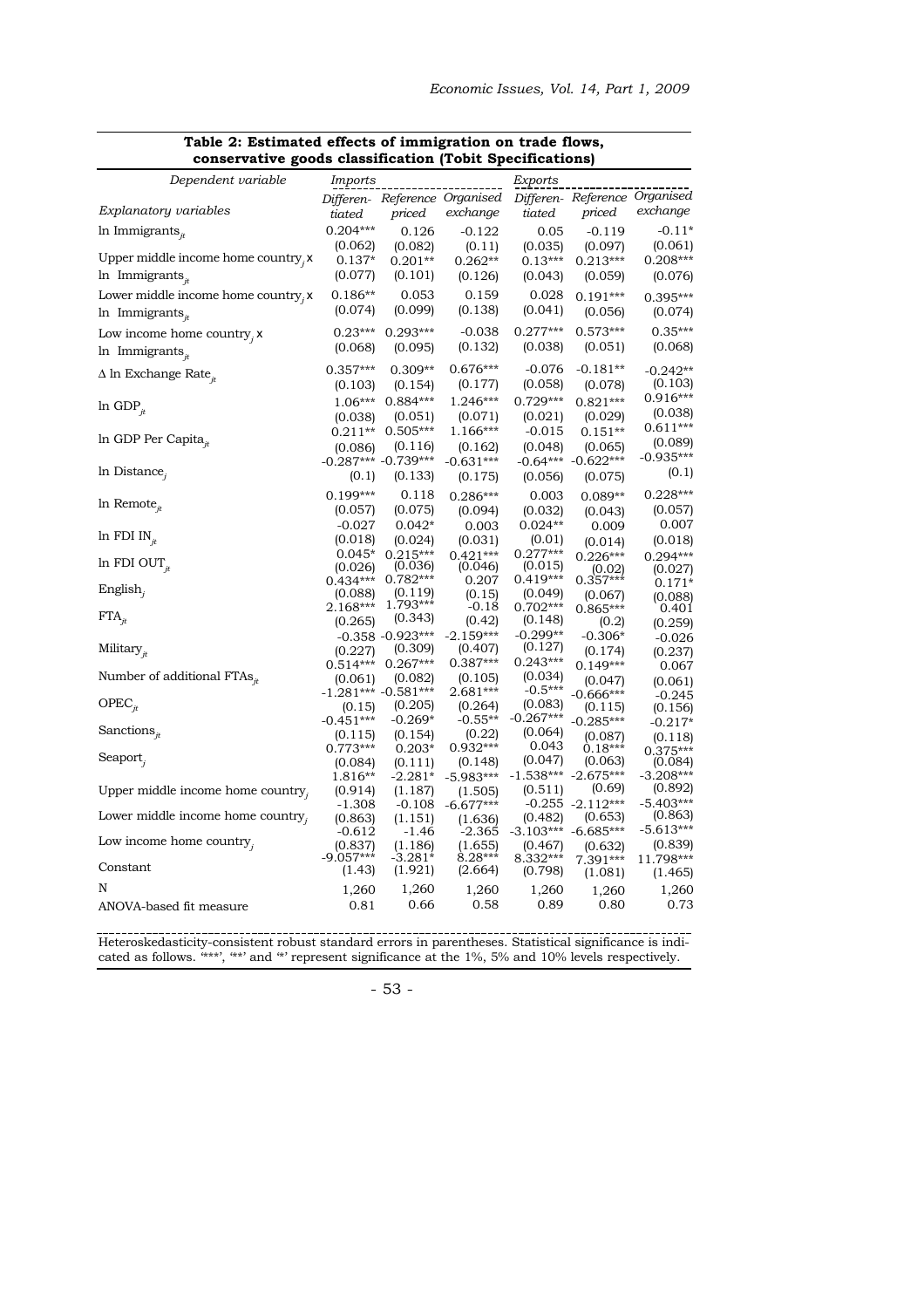| moral goods classification<br>(1001C)   |                       |                                  |                               |                    |                         |                               |  |
|-----------------------------------------|-----------------------|----------------------------------|-------------------------------|--------------------|-------------------------|-------------------------------|--|
| Dependent variable                      | Imports               |                                  |                               | Exports            |                         |                               |  |
|                                         |                       |                                  | Differen- Reference Organised |                    |                         | Differen- Reference Organised |  |
| Explanatory variables                   | tiated                | priced                           | exchange                      | tiated             | priced                  | exchange                      |  |
| In Immigrants,                          | $0.219***$            | $-0.028$                         | $-0.178$                      | 0.044              | $-0.14$                 | $-0.053$                      |  |
|                                         | (0.062)               | (0.064)                          | (0.117)                       | (0.035)            | (0.143)                 | (0.058)                       |  |
| Upper middle income home country, x     | $0.15*$               | $0.366***$                       | $0.467***$                    | $0.14***$          | $0.216***$              | $0.149**$                     |  |
| In Immigrants $_{it}$                   | (0.077)               | (0.079)                          | (0.128)                       | (0.044)            | (0.054)                 | (0.072)                       |  |
| Lower middle income home country, $x$   | $0.201***$            | $0.203***$                       | $0.616***$                    | 0.047              | $0.151***$              | $0.277***$                    |  |
| In Immigrants $_{it}$                   | (0.074)               | (0.078)                          | (0.131)                       | (0.042)            | (0.052)                 | (0.069)                       |  |
|                                         |                       |                                  |                               |                    |                         |                               |  |
| Low income home country, $x$            | $0.206***$            | $0.474***$                       | $0.393***$                    | $0.285***$         | $0.575***$              | $0.345***$                    |  |
| In Immigrants $_{it}$                   | (0.068)               | (0.075)                          | (0.125)                       | (0.039)            | (0.047)                 | (0.064)                       |  |
| $\Delta$ ln Exchange Rate <sub>it</sub> | $0.368***$            | 0.029                            | 0.07                          | $-0.084$           | $-0.137*$               | $-0.182*$                     |  |
|                                         | (0.103)               | (0.148)                          | (0.177)                       | (0.059)            | (0.072)                 | (0.097)                       |  |
|                                         | 1.048***              | $1.15***$                        | $0.777***$                    | $0.724***$         | $0.815***$              | $0.926***$                    |  |
| $ln$ GDP <sub>it</sub>                  | (0.038)               | (0.04)                           | (0.065)                       | (0.022)            | (0.027)                 | (0.036)                       |  |
|                                         | $0.203**$             | $0.555***$                       | $0.483***$                    |                    | $-0.019 - 0.217***$     | $-0.494***$                   |  |
| In GDP Per Capita $_{it}$               | (0.086)               | (0.091)                          | (0.151)                       | (0.049)            | (0.06)                  | (0.081)                       |  |
|                                         |                       | $-0.268*** -0.801***$            | $-0.497***$                   |                    | $-0.619***$ $-0.752***$ | $-0.835***$                   |  |
| $ln$ Distance,                          | (0.1)                 | (0.105)                          | (0.169)                       | (0.057)            | (0.07)                  | (0.094)                       |  |
|                                         | $0.212***$            | 0.049                            | $0.223**$                     | 0.033              | 0.063                   | $0.22***$                     |  |
| In Remote $_{it}$                       | (0.057)               | (0.059)                          | (0.094)                       | (0.033)            | (0.04)                  | (0.054)                       |  |
|                                         | $-0.024$              | $0.123***$                       | 0.02                          | $0.033***$         | 0.005                   | $-0.004$                      |  |
| ln FDI IN $_{it}$                       | (0.018)               | (0.019)                          | (0.031)                       | (0.011)            | (0.013)                 | (0.017)                       |  |
|                                         | $0.049*$              | $0.215***$                       | $0.296***$                    | $0.292***$         | $0.224***$              | $0.287***$                    |  |
| In FDI OUT $_{it}$                      | (0.026)               | (0.029)                          | (0.044)                       | (0.015)            | (0.018)                 | (0.025)                       |  |
|                                         | $0.451***$            | $0.719***$                       | $0.68***$                     | $0.454***$         | $0.382***$              | 0.128                         |  |
| English,                                | (0.088)               | (0.094)                          | (0.149)                       | (0.051)            | (0.062)                 | (0.083)                       |  |
|                                         | 2.164***              | $0.98***$                        | 2.294***                      | $0.704***$         | $0.5***$                | $0.794***$                    |  |
| $\text{FTA}_{\dot{H}}$                  | (0.264)               | (0.272)                          | (0.426)                       | (0.152)            | (0.185)                 | (0.247)                       |  |
|                                         | $-0.336$              | $-0.431*$                        | $-1.977***$                   | $-0.283**$         | $-0.353**$              | $-0.377*$                     |  |
| Military $_{it}$                        | (0.227)               | (0.244)                          | (0.39)                        | (0.13)             | (0.159)                 | (0.222)                       |  |
| Number of additional FTAs <sub>it</sub> | $0.511***$            | $0.119*$                         | $0.37***$                     | $0.245***$         | $0.192***$              | $0.111*$                      |  |
|                                         | (0.061)               | (0.065)                          | (0.103)                       | (0.035)            | (0.043)                 | (0.058)                       |  |
| $OPEC_{jt}$                             | $-1.372***$           | $-0.32*$                         | $3.003***$                    | $-0.442***$        | $-0.759***$             | $-0.52***$                    |  |
|                                         | (0.15)<br>$-0.435***$ | (0.168)<br>-0.135                | (0.263)<br>-0.237             | (0.085)            | (0.105)                 | (0.146)                       |  |
| Sanctions $_{it}$                       | (0.114)               | (0.121)                          | (0.207)                       | $-0.331***$        | $-0.303***$             | 0.028                         |  |
|                                         | $0.777***$            | $0.3***$                         | $0.756***$                    | (0.066)            | (0.08)                  | (0.109)<br>$0.271***$         |  |
| Seaport,                                | (0.084)               | (0.088)                          | (0.142)                       | 0.011<br>(0.048)   | $0.264***$              |                               |  |
|                                         |                       | 1.948** -3.848***                | $-5.225***$                   | $-1.636***$        | (0.058)<br>$-2.831***$  | (0.079)<br>$-2.349***$        |  |
| Upper middle income home country.       | (0.913)               | (0.936)                          | (1.52)                        | (0.524)            | (0.638)                 | (0.85)                        |  |
|                                         | $-1.498*$             | $-1.767*$                        | $-7.78***$                    |                    | $-0.498 - 1.865***$     | $-3.843***$                   |  |
| Lower middle income home country,       | (0.863)               | (0.909)                          | (1.551)                       | (0.495)            | (0.603)                 | (0.807)                       |  |
| Low income home country,                | $-0.343$              | $-3.979***$                      | $-5.716***$                   | $-3.147***$        | $-7.095***$             | $-5.029***$                   |  |
|                                         | (0.836)               | (0.933)<br>$-9.029*** -8.693***$ | (1.577)                       | (0.48)<br>8.389*** | (0.584)<br>9.553***     | (0.786)<br>$9.275***$         |  |
| Constant                                | (1.429)               | (1.515)                          | $10.206***$<br>(2.552)        | (0.819)            | (0.999)                 | (1.352)                       |  |
|                                         |                       |                                  |                               |                    |                         |                               |  |
| N                                       | 1,260                 | 1,260                            | 1,260                         | 1,260              | 1,260                   | 1,260                         |  |
| ANOVA-based fit measure                 | 0.81                  | 0.81                             | 0.52                          | 0.88               | 0.83                    | 0.76                          |  |
|                                         |                       |                                  |                               |                    |                         |                               |  |

#### **Table 3: Estimated effects of immigration on trade flows, liberal goods classification (Tobit Specifications)**

See Table 2 for notes.

- 54 -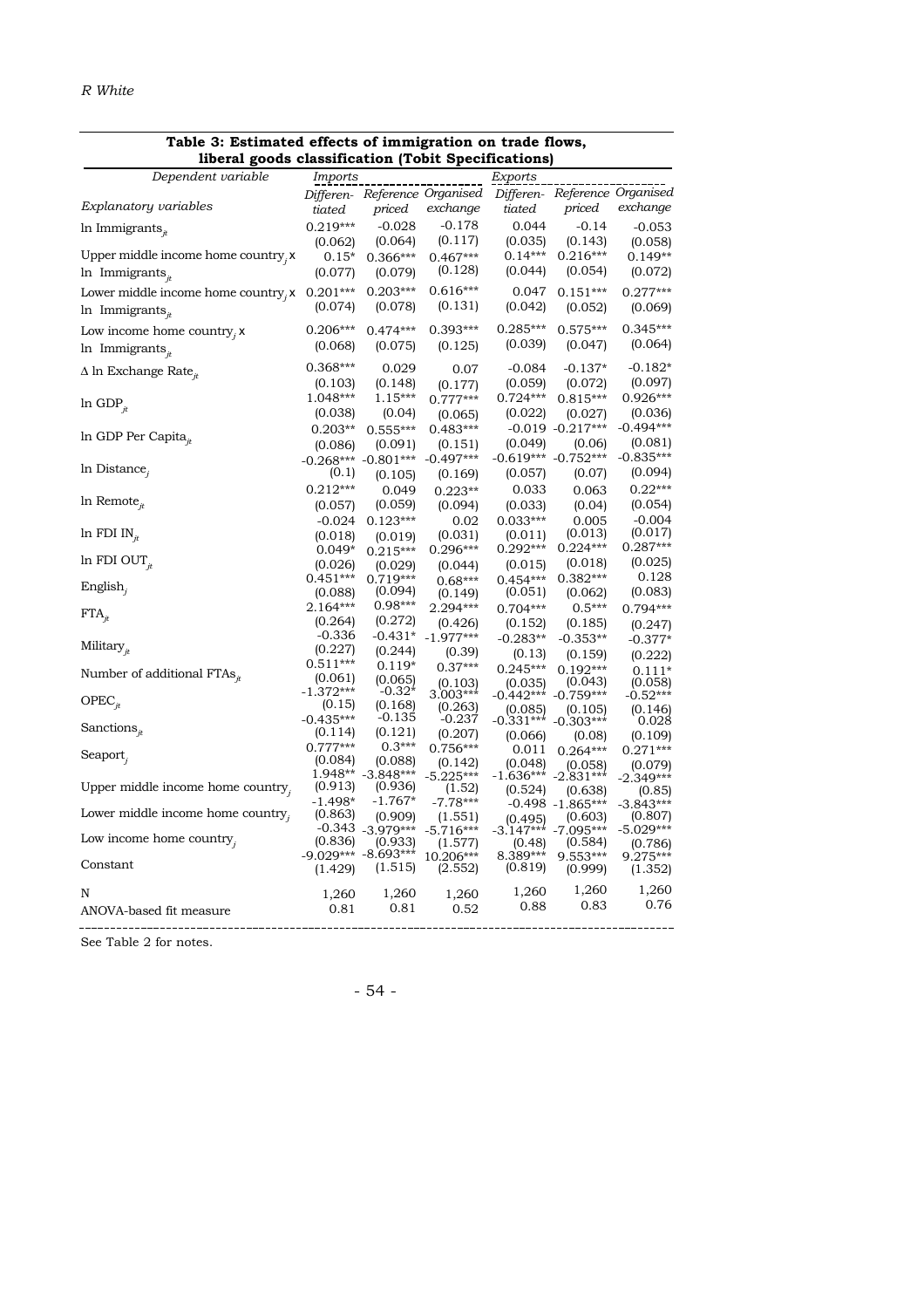include generally more portfolio investment. If English is commonly spoken in the home country, then US trade (especially in differentiated and reference priced goods) is higher. US military involvement in the home country dampens trade with US imports falling more than exports. Countries more globally integrated, politically and economically, trade relatively more with the US, with trade in differentiated goods affected more than homogeneous goods trade. Likewise, home countries that are parties to trade agreements with the US tend to trade more intensively, across all product classifications, with the US. The US tends to trade less, in terms of export and imports of differentiated and reference priced goods, with OPEC members; however, the US imports significantly more organised exchange products (which includes petroleum and related products) from OPEC members. As expected, sanctions reduce trade across all product classifications and, if the home country is not landlocked, trade with the US tends to be higher.

#### *4.1 Immigrant-Trade Link-Related Hypotheses*

Revisiting the hypotheses introduced in Section 2, the empirical analysis provides evidence of a positive relationship between immigration and host-home country trade. Table 4 provides a summary of observed immigrant-trade links across each home country income classification and each product classification. When considering the relative magnitudes of links across home country classifications, we find that links are consistently of greater magnitude for immigrants from low income countries, especially with respect to trade in differentiated and reference priced goods. Observed links are weakest - in fact, non-existent in many instances - for immigrants from high income countries.

Comparing the relative strengths of immigrant-trade links across product classifications, we find that immigrants increase US imports of differentiated products regardless of income classification and that immigrants increase US exports of such goods for all income classifications except the high income classification. In fact, when considering trade in differentiated products, in nearly all instances (14 of 16 cases) the estimated influence of immigrants on either imports of from or exports to the home country is positive and significant. For the homogenous product classifications, we find that in only 16 of 32 instances (9 of 16 cases involving reference priced products and 7 of 16 cases involving organised exchange products) are corresponding immigrant effects both positive and significant.

Finally, considering the relative magnitudes of immigrants' influences on imports from and exports to the home country, the former exceed the latter in 16 of 24 cases. This supports the notion that import elasticities would be greater than the export elasticities if the import elasticity contains both a taste effect and a network effect while the export elasticity contains only a network effect. However, it is important to note that while this is an empirical observation it is also very much possible (and plausible) that immigrants' influences on host country exports to their home countries is greater than the

- 55 -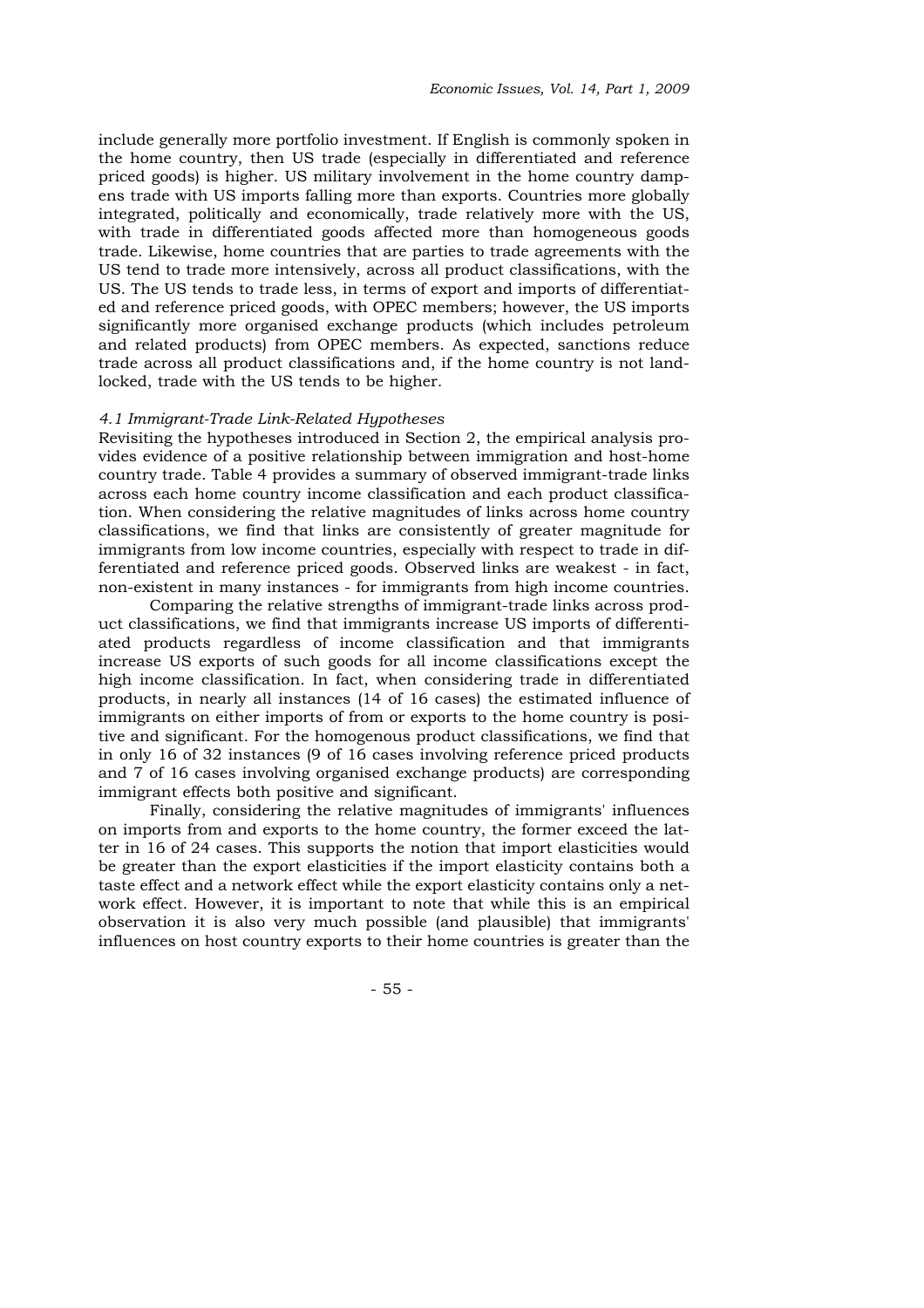influence of immigrants on host country imports from their home countries.

| Table 4: Summary of observed immigrant-trade links |                |            |                                                               |            |            |            |  |
|----------------------------------------------------|----------------|------------|---------------------------------------------------------------|------------|------------|------------|--|
|                                                    | <i>Imports</i> | Exports    |                                                               |            |            |            |  |
| Conservative goods classification:                 |                |            | Differenti Reference Organised Differenti Reference Organised |            |            |            |  |
| Sub-classification:                                | ated           | priced     | exchange                                                      | ated       | priced     | exchange   |  |
| High income home countries                         | $0.204***$     | 0.126      | $-0.122$                                                      | 0.05       | $-0.119$   | $-0.11*$   |  |
|                                                    | (3.29)         | (1.54)     | (1.11)                                                        | (1.43)     | (1.23)     | (1.80)     |  |
| U- middle income home countries                    | $0.067*$       | $0.327***$ | 0.14                                                          | $0.18***$  | $0.094*$   | 0.098      |  |
|                                                    | (1.74)         | (3.53)     | (1.20)                                                        | (4.53)     | (1.75)     | (1.40)     |  |
| L-middle income home countries                     | $0.39***$      | $0.179**$  | 0.037                                                         | $0.078**$  | 0.072      | $0.285***$ |  |
|                                                    | (6.55)         | (2.25)     | (0.33)                                                        | (2.36)     | (1.60)     | (4.80)     |  |
| Low income home countries                          | $0.434***$     | $0.419***$ | $-0.16$                                                       | $0.327***$ | $0.454***$ | $0.24***$  |  |
|                                                    | (8.45)         | (5.34)     | (1.39)                                                        | (11.41)    | (11.72)    | (4.53)     |  |
| Liberal goods classification:                      |                |            |                                                               |            |            |            |  |
| Sub-classification:                                |                |            |                                                               |            |            |            |  |
| High income home countries                         | $0.219***$     | $-0.028$   | $-0.178$                                                      | 0.044      | $-0.14$    | $-0.053$   |  |
|                                                    | (3.53)         | (0.44)     | (1.52)                                                        | (1.26)     | (0.98)     | (0.91)     |  |
| U-middle income home countries                     | $0.069*$       | $0.338***$ | $0.289**$                                                     | $0.184***$ | 0.076      | 0.096      |  |
|                                                    | (1.79)         | (4.61)     | (2.49)                                                        | (4.51)     | (1.53)     | (1.45)     |  |
| L-middle income home countries                     | $0.42***$      | $0.175***$ | $0.438***$                                                    | $0.091***$ | 0.011      | $0.224***$ |  |
|                                                    | (7.06)         | (2.76)     | (4.22)                                                        | (2.68)     | (0.62)     | (4.00)     |  |
| Low income home countries                          | $0.425***$     | $0.446***$ | $0.215**$                                                     | $0.329***$ | $0.435***$ | $0.292***$ |  |
|                                                    | (8.28)         | (7.18)     | (2.13)                                                        | (11.18)    | (12.16)    | (5.97)     |  |

Immigrant effects are constructed using coefficients presented in Tables 2 and 3. T-statistics are in parentheses. "\*\*\*", "\*\*" and "\*" denoted significance from zero at the 1%, 5% and 10% levels,

respectively. The relevant *t*-statistic for interaction effects is constructed as:  $\sim$   $\sim$   $\sim$  $t = \frac{\beta_{IMMIGRANTS} - \beta_{INTERACTION}}{f_{IMMIGRANTS}}$ 

 $\hat{\text{var}}(\hat{\hat{\beta}}_{\text{IMMGRANTS}}) + \text{var}(\hat{\hat{\beta}}_{\text{INTERCTION}}) + 2\text{cov}(\hat{\hat{\beta}}_{\text{IMMGRANTS}} , \hat{\hat{\beta}}_{\text{INTERACTI ON}})$ 

.

### *4.2 Robustness checks*

As sample composition may drive the results, we estimate equation (6) using the full complement of dependent variables while removing one country from the sample at a time and repeating the process for 70 successive rounds. For example, in the first round we exclude Australia, while the second round includes Australia but excludes Argentina. Considerable variation in results once a country is removed implies the country's inclusion has a large impact on results for the full sample. In total, 840 estimations were performed; resulting in estimation of 3,360 proportional immigrant effects.10 Exclusion of any

- 56 -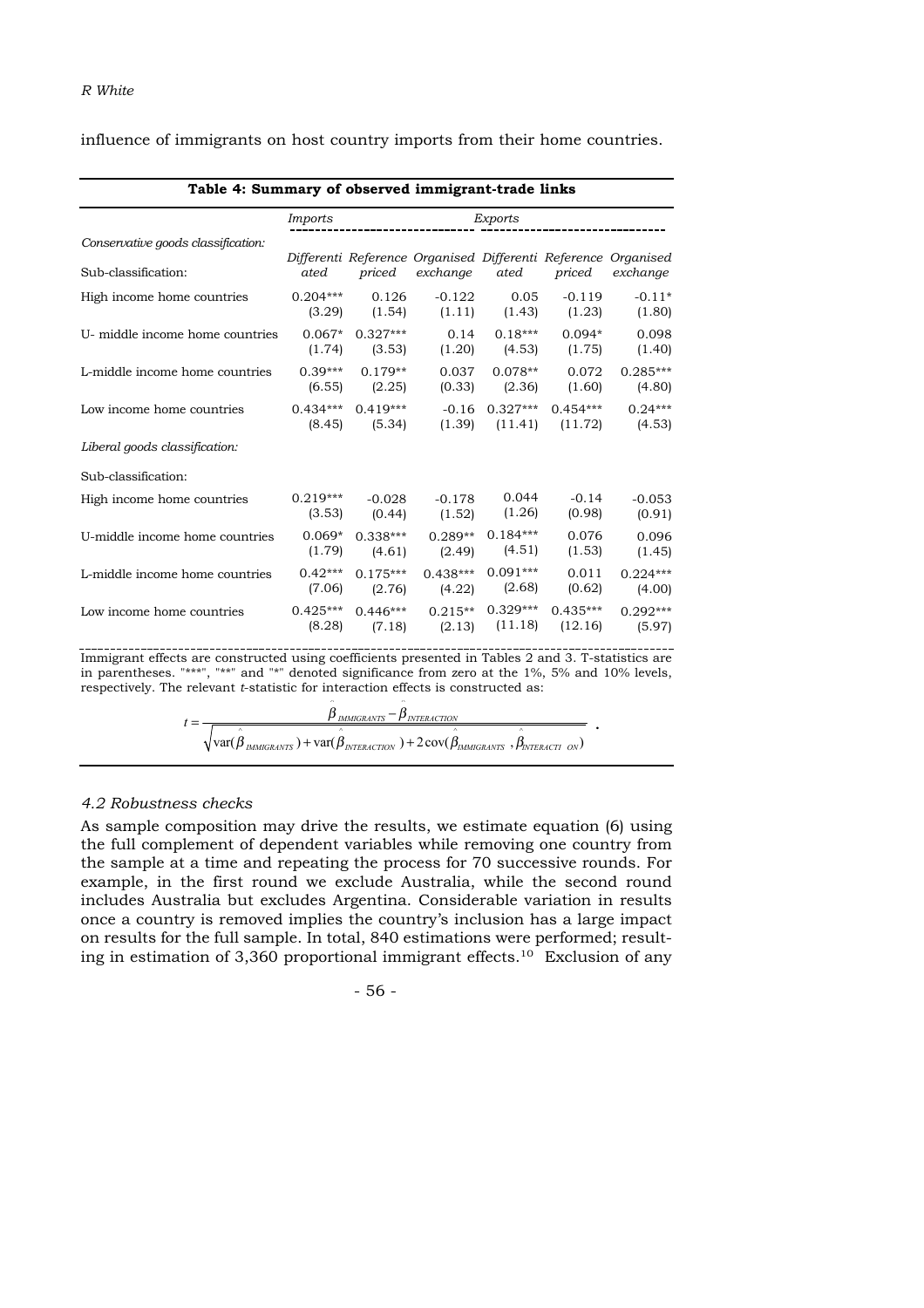lower middle or low income nation does not largely alter the estimated grouplevel effects for any product types. It appears that the reported immigranttrade effects for these classifications are robust to changes in sample composition.<sup>11</sup> Removal of South Korea, a high income country, from the sample leads to reductions in coefficients on the immigrant stock variable from 0.204 to 0.158 in the conservative classification case and from 0.219 to 0.18 in the liberal classification case. From 1980 to 1997, the US increased its imports of differentiated Korean goods by 241 per cent — from \$3.2 billion to \$11 billion while the Korean-born US population more than doubled from roughly 290,000 persons to more than 683,000. A portion of the increased imports may be attributable to Japanese automakers responding to Voluntary Export Restraints by shipping 'knock-down' kits to Korea for assembly and subsequent export to the US.

Examination of immigrant-trade links for the upper middle income country income classification produces a somewhat similar finding. Due to the small number of nations in this category, Mexico's trade ties to the US and that there are more immigrants in the US from Mexico than from any other nation, it is not surprising that Mexico greatly influences the observed immigrant-trade effects. Excluding Mexico changes the estimated immigrant-trade effects by sixty percent or more in 11 of the 12 categories, with the immigranttrade link decreasing in 8 of the 11 instances. The reported results are also sensitive to the exclusion of Greece, Malaysia, and Uruguay; however, variation in effects is of much lesser magnitude and may be more attributable to the small group size than to specific factors regarding these nations.

#### 5. CONCLUSION

We have explored one potential effect of immigration on a host economy, finding that immigrants exert positive influences on US imports from and exports to their respective home countries. Immigrant-trade links are found to operate across at least two dimensions — relative home country economic development and the degree of product differentiation. In response to a hypothetical 10 per cent increase in the immigrant stock from high income countries, US imports of differentiated goods from such countries increase by approximately 2 per cent. Similar increases in immigrant stocks from low income and lower middles income countries yield increases in US imports of differentiated goods of approximately 4.3 per cent and 4 per cent, respectively. Further, such increases in the immigrant stock from low income countries correspond to increases in US exports of homogenous goods ranging from 2.4 per cent to 4.4 per cent. Imports of homogenous (i.e. reference priced and organised exchange) goods from high income nations and exports of all product types to these nations appear unaffected by immigrant stock levels. We also find links between immigration and US trade with high and upper middle income nations are somewhat sensitive to sample composition. However, the link between immigration from low and lower middle income countries and trade appears robust.

- 57 -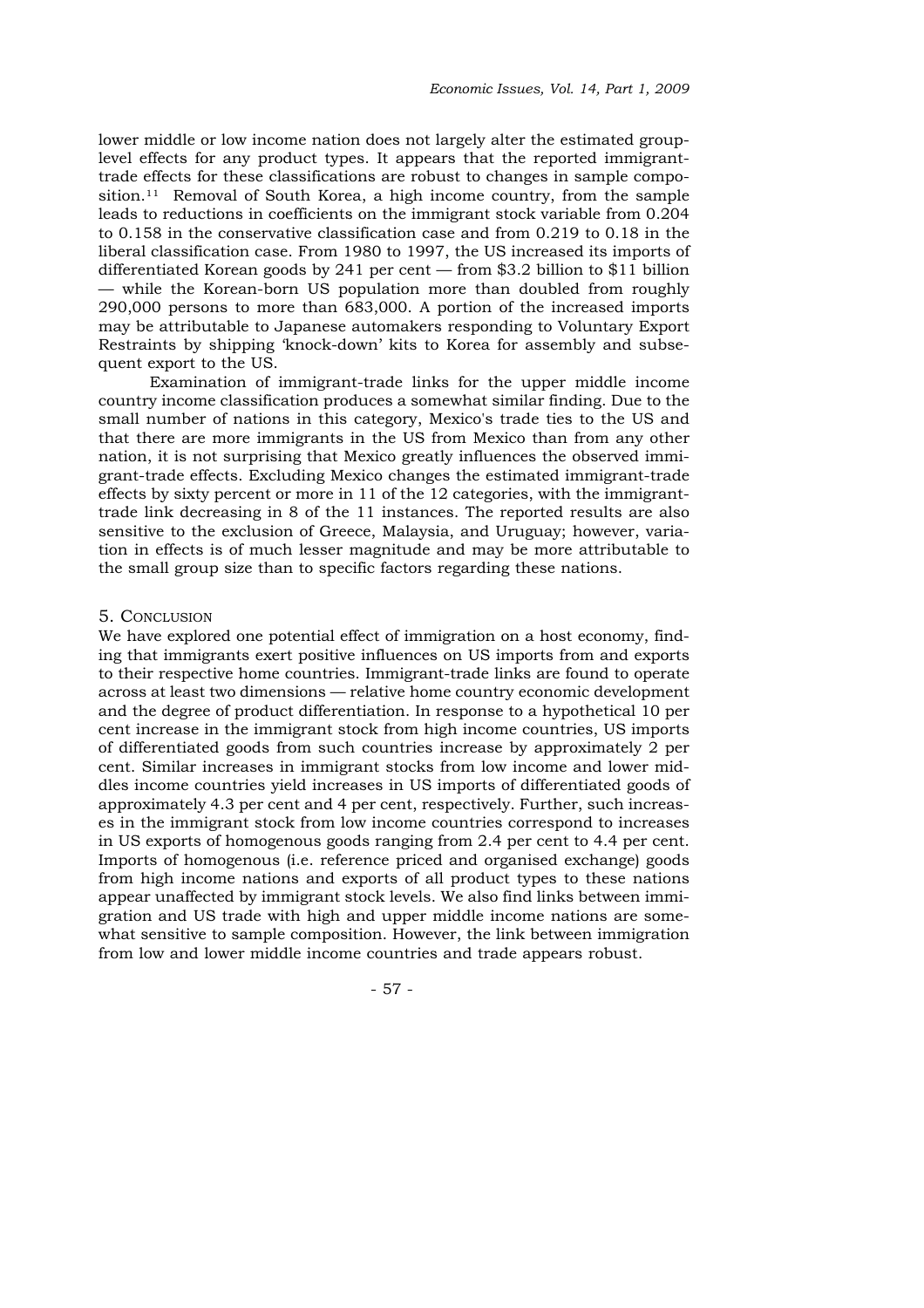#### *R White*

As mentioned, the public and political debates relating to US immigration policy have largely focused on purported negative consequences of immigration. The same can be said for many other developed economies that are net recipients of international migrant flows. The results presented here inform policy by providing a more complete accounting of the net influences of immigrants. Conventional wisdom holds that, on average, immigrants from low and lower middle income countries impose higher costs on the US as compared to immigrants from higher income nations. Thus, without consideration of our primary findings (i.e. that immigrant-trade links are strongest for immigrants from low and lower middle income countries and non-existent, except for imports of differentiated products, for immigrants from high income countries), formulation of immigration policy would result in a bias in favour of immigrants from high and upper middle income nations.

It is important to mention, however, that even if we can accurately calculate any costs associated with immigration, it would still be difficult to quantify the benefits of immigrant-trade links. Further, any additional benefits of immigration — for example, those related to greater cultural and ethnic diversity — would need to be measured and incorporated into the analysis prior to formulating an optimal immigration policy. Nevertheless, the findings presented here demonstrate the existence of benefits that do exist and that, thus far, have been absent from the public and political dialogues. We hope the findings presented here inform the associated debates. Since the results presented here may not be mirrored by similar studies involving other host economies, conclusions may only be applicable to the US. That being said, this paper refines previous estimates of immigrant-trade links, suggests that further study is merited and, hopefully, serves as a starting point for subsequent research.

*Accepted for publication:* 6 November 2008

#### **APPENDICES**

#### A: Country listing

*High-income*: Australia, Austria, Belgium, Canada, Cyprus, Denmark, Finland, France, Germany, Ireland, Israel, Italy, Japan, Netherlands, New Zealand, Norway, Portugal, Singapore, South Korea, Spain, Switzerland, United Kingdom. *Upper-middle income*: Argentina, Brazil, Chile, Greece, Hungary, Malaysia, Mexico, Trinidad and Tobago, Uruguay. *Lower-middle income*: Bolivia, Colombia, Costa Rica, Dominican Republic, Ecuador, Egypt, El Salvador, Fiji, Guatemala, Indonesia, Iran, Jamaica, Jordan, Morocco, Panama, Peru, Philippines, Poland, Romania, South Africa, Syria, Thailand, Venezuela. *Low-income*: Bangladesh, China, Ethiopia, Ghana, Guyana, Haiti, Honduras, India, Kenya, Nicaragua, Nigeria, Pakistan, Senegal, Sierra Leone, Sri Lanka, Tanzania.

- 58 -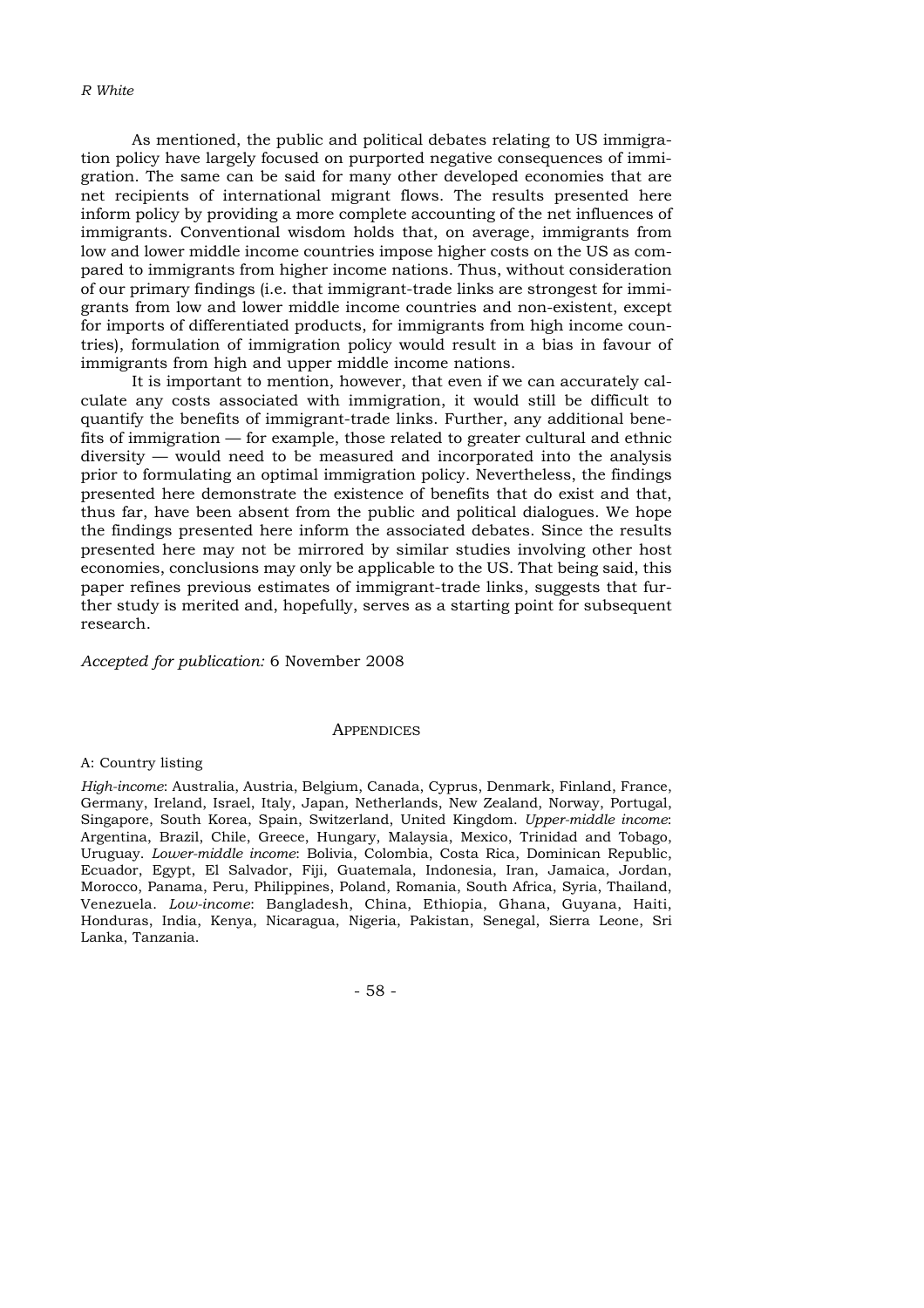B: Listing of US Military Interventions, 1980-1997

*Bolivia* (1986): Troops assist raids on cocaine region; El Salvador (1981-92): Troops, advisors and over-flights aid anti-rebel war; *Haiti* (1994-96): Troops, naval blockade; President Aristide restored to office; *Honduras* (1983-89): Troops help build bases near borders; *Iran* (1980): Nuclear threat, aborted raid to rescue embassy hostages; *Iran* (1984): Iranian jets shot down over Persian Gulf; Iran (1987-88): Naval bombing US intervenes on side of Iraq in war; *Nicaragua* (1981-90): Naval operation, CIA directs Contra invasions; *Panama* (1989-90): Troops, bombing, government leaders arrested, over 2,000 killed; *Philippines* (1989): Air cover provided for government against coup.

#### C: Listing of US-imposed Economic Sanctions, 1980-199712

*Argentina* (1980-83): Improve human rights, adhere to nuclear safeguards; *Bolivia* (1980-82): Improve human rights, deter drug trafficking; *Brazil* (1980-84): Improve human rights, adhere to nuclear safeguards; *China* (1989-97): Tiananmen Square, improve human rights, end nuclear proliferation; *Colombia* (1996-97): Stop narcotics trade, improve human rights; *Ecuador* (1995-98): End border conflict with Peru; *El Salvador* (1980-81; 1987-88; 1990-93): Improve human rights, end Civil War; *Ethiopia* (1980-92): Settle expropriation claims, improve human rights; *Guatemala* (1993): Restore democracy, oppose coup; *Haiti* (1987-94): Improve human rights, restore democracy, stop narcotics trade; *India* (1980-82): Adhere to nuclear safeguards; *Indonesia* (1991-97): Improve human rights, end conflict/human rights violations in East Timor; *Iran* (1980-81; 1984-97): Release hostages, settle expropriation claims, end war with Iraq, halt Gulf shipping attacks; *Israel* (1980-83): Depart from Sinai, adhere to UN Resolution 242, push Palestinian autonomy talks; *Jordan* (1990-97): Enforce UN embargo vs. Iraq; *Nicaragua* (1981-90; 1992-95): End support for El Salvador rebels, destabilise Sandinista government; implement civil control over security forces, settle expropriation claims; *Nigeria* (1993-97) Improve human rights, establish democracy, stop narcotics trade; *Pakistan* (1980-97): Adhere to nuclear safeguards; *Panama* (1987- 90): Destabilise Noriega; *Peru* (1991-97): Improve human rights, establish democracy, end border conflict with Ecuador; *Romania* (1983-93): Improve human rights, establish democracy; *South Africa* (1985-91) End Apartheid; *Syria* (1986-97): End support of terrorism; *Thailand* (1991-92) Restore constitutional regime.

#### **ENDNOTES**

1. Assistant Professor, Department of Economics, Franklin and Marshall College, 415 Harrisburg Pike, Lancaster, PA 17603, USA. Phone: (717) 291-3920 Fax: (717) 291- 4369. Email: roger.white@fandm.edu.

2. Details of both product and home country classification procedures are provided in Section 3.

3. Appendix A lists the countries included in the dataset.

4. See Anderson (1979), Helpman and Krugman (1985), Bergstrand (1985), Davis (1995), Deardorff (1998), Feenstra *et al* (2001), Eaton and Kortum (2001), and Anderson and van Wincoop (2003).

#### - 59 -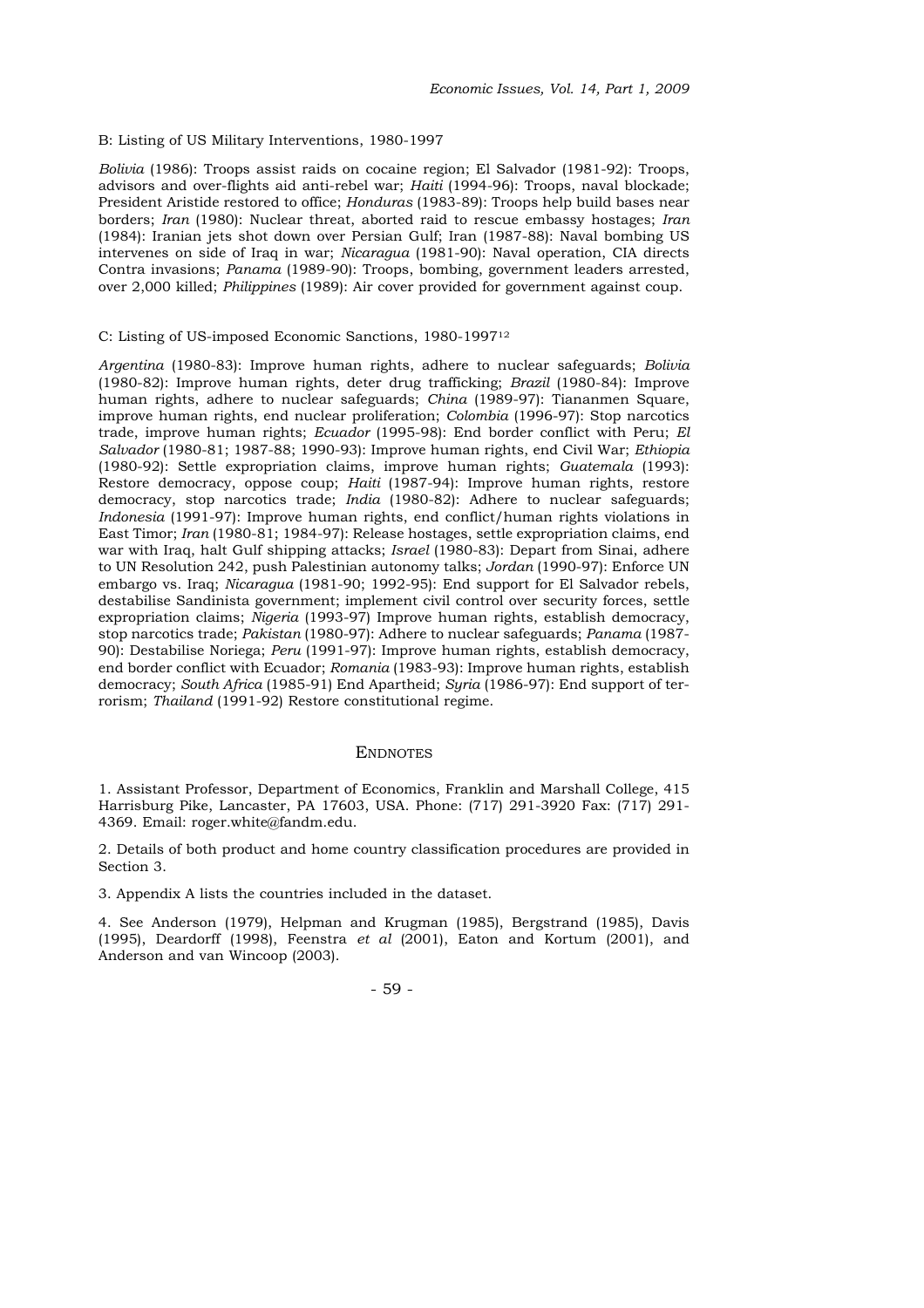*R White*

5. The World Bank (1997) lists nations as 'low' income if 1995 GNP per capita (GNPC) < \$765; 'lower middle' if \$765 < GNPC < \$3,035; 'upper middle' if \$3,035 < GNPC < \$9,385; 'high' if GNPC > \$9,385.

6. US BEA (1987; 2000) FDI data is at historical cost but lacks specific values, for confidentiality reasons. If FDI < \$500,000 in any country, we code the FDI value at the upper limit of \$500,000.

7. The variable is equal to the sum of memberships in ANCOM, APEC, ASEAN, ANZ-ERTA, CARICOM, CARIFTA, CACM, EEA, EFTA, EU, LAFTA, LAIA, and MERCOSUR (Ghosh and Yamarik, 2004).

8. If *i = j*, internal distance is the square root of the country's mass times 0.4 (Head and Mayer, 2000).

9. Appendix B lists military interventions and Appendix C lists sanctions related to countries in this study.

10. For each of the 70 excluded home countries, 12 estimations are undertaken with each producing 4 estimated immigrant effects.

11. Estimation results are available, upon request, from the author.

12. Hufbauer *et al*. (1997).

#### **REFERENCES**

Anderson, J (1979) 'A Theoretical Foundation for the Gravity Equation', *American Economic Review*, 69, 106-116.

Anderson, J and van Wincoop E (2003) 'Gravity with Gravitas: A Solution to the Border Puzzle', *American Economic Review*, 93, 190-192.

Bandyopadhyay S, Coughlin C C and Wall H J (2008) 'Ethnic Networks and US Exports', *Review of International Economics*, 16, 199-213.

Bardhan A D and Guhathakurta S (2005) 'Global Linkages of Subnational Regions: Coastal Exports and International Networks', *Contemporary Economic Policy,* 22, 225- 236.

Bergstrand J (1985) 'The Gravity Equation in International Trade: Some Microeconomic Foundations and Empirical Evidence', *Review of Economics and Statistics*, 69, 474-481.

Blanes J V (2003) 'The Link Between Immigration and Trade in Spain', Universidad Pablo de Olavide, Paper presented at XXVIII Simposio de Analisis Economico, 11-13 December, Seville.

Brainard S L (1997) 'An Empirical Assessment of the Proximity-Concentration Trade-Off between Multinational Sales and Trade', *American Economic Review*, 87, 520-544.

- 60 -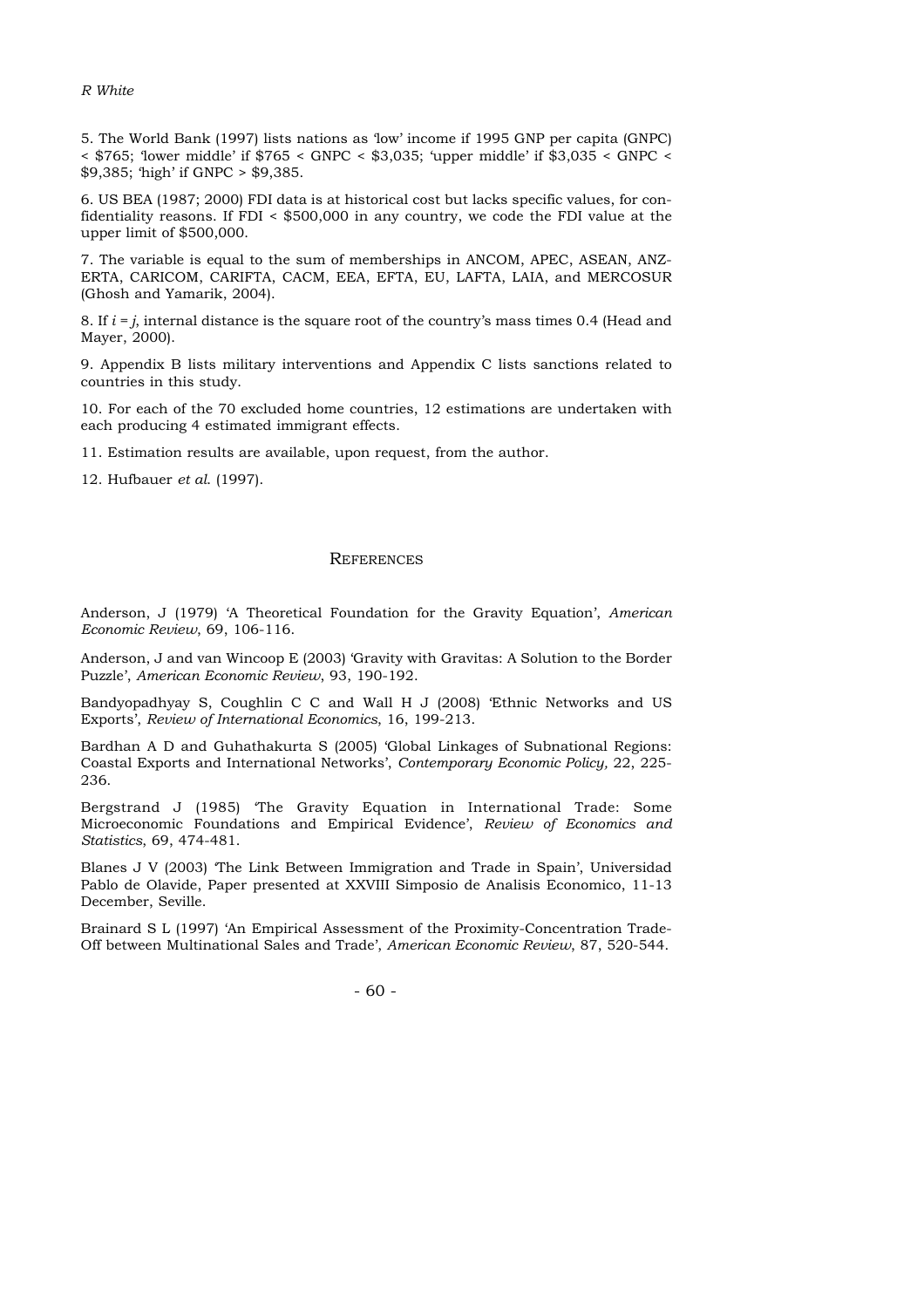Bryant J, Genc M and Law D (2004) 'Trade and Migration to New Zealand', New Zealand Treasury Working Paper 04/18.

Ching H S and Chen L-L (2000) 'Links between Emigrants and the Home Country: the Case of Trade between Taiwan and China' in Kohno H, Nijkamp P and Poot J (eds) *Regional Cohesion and Competition in the Age of Globalization*, Cheltenham: Edward Elgar.

Co, CY, Euzent P and Martin T (2004) 'The Export Effect of Immigration into the USA', *Applied Economics*, 36, 573-583.

Combes P-P, Lafourcade M and Mayer T (2005) 'The Trade-Creating Effects of Business and Social Networks: Evidence from France', *Journal of International Economics*, 66, 1- 29.

Crystal D ed (1993) 'The Cambridge Factfinder', Cambridge: Cambridge U P.

Davis D (1995) 'Intra-Industry Trade: A Heckscher-Ohlin-Ricardo Approach', *Journal of International Economics*, 39, 201-226.

Deardorff A (1998) 'Determinants of Bilateral Trade: Does Gravity Work in a Neoclassical World?' in Frankel J (ed) *The Regionalization of the World Economy*, Chicago, IL: University of Chicago Press.

Dunlevy J A (2006) 'The Impact of Corruption and Language on the Pro-Trade Effect of Immigrants: Evidence from the American States', *Review of Economics and Statistics*, 88, 182-186.

Eaton J and Kortum S (2001) 'Technology, Geography and Trade', *Econometrica*, 70, 1741-1779.

Engel C and Rogers J H (1996) 'How Wide is the Border?' *American Economic Review*, 86 1112-1125.

Feenstra R C (2000) *World Trade Flows, 1980-1997 CD-ROM*. NBER, March.

Feenstra R C, Markusen J and Rose A (2001) 'Using the Gravity Equation to Differentiate Among Alternative Theories of Trade', *Canadian Journal of Economics*, 34, 430-447.

Ghosh S and Yamarik S (2004) 'Does Trade Creation Measure Up? A Reexamination of the Effects of Regional Trade Agreements', *Economics Letters*, 82, 213-219.

Girma S and Yu Z (2002) 'The Link between Immigration and Trade: Evidence from the UK.', *Weltwirtschaftliches* Archiv, 38, 115-130.

Gould D M (1994) 'Immigration Links to the Home Country: Empirical Implications for US Bilateral Trade Flow', *Review of Economics and Statistics*, 76, 302-316.

Head K and Mayer T (2000) 'Non-Europe: The Magnitude and Causes of Market Fragmentation in Europe', *Weltwirtschaftliches Archiv*, 136, 285-314.

Head K and Ries J (1998) 'Immigration and Trade Creation: Econometric Evidence from Canada', *Canadian Journal of Economics*, 31, 47-62.

Helliwell J F (1997) 'National Borders, Trade and Migration', *Pacific Economic Review*' 3, 165-185.

- 61 -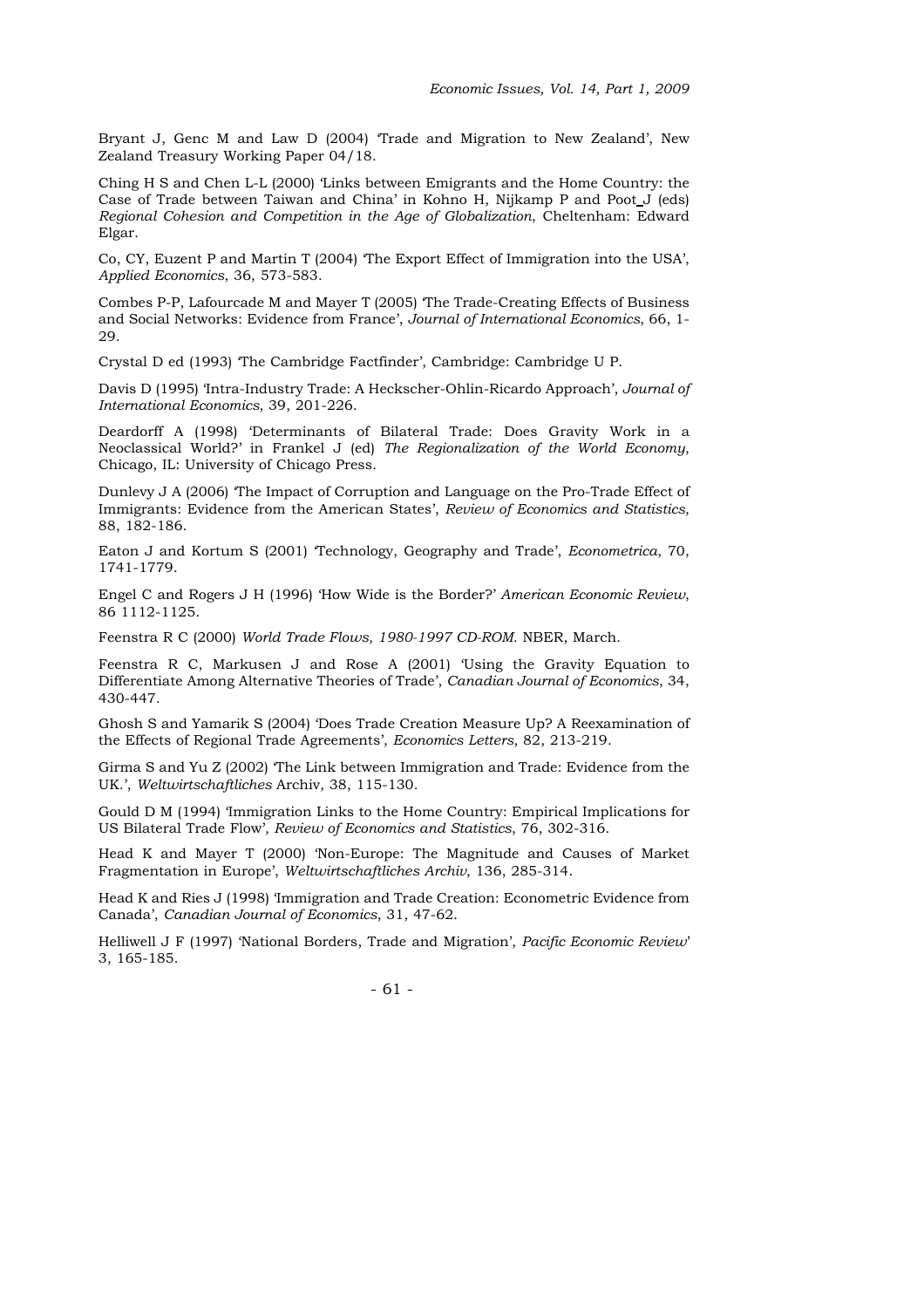Helliwell J F (1996) 'Do National Borders Matter for Quebec's Trade?' *Canadian Journal of Economics*, 29, 507-522.

Helpman E and Krugman P R (1985) *Market Structure and Foreign Trade – Increasing Returns, Imperfect Competition, and the International Economy*, Cambridge MA: MIT Press.

Herander M G and Saavedra L A (2005) 'Exports and the Structure of Immigrant-Based Networks: The Role of Geographic Proximity', *Review of Economics and Statistics,* 87, 323-335.

Hufbauer G C, Elliot K A, Cyrus T and Winston E (1997) 'U.S. Economic Sanctions: Their Impact on Trade, Jobs and Wages', Working Paper: Institute for International Economics: Washington, DC.

Hutchison W K (2002) 'Does Ease of Communication Increase Trade? Commonality of Language and Bilateral Trade', *Scottish Journal of Political Economy*, 49, 544-556.

International Monetary Fund [IMF] (2002) International Financial Statistics: CD-ROM, Washington, DC: January.

Lipsey R E (1993) 'Foreign Direct Investment in the United States: Changes Over Three Decades' In Froot K A (ed) *Foreign Direct Investment*. Chicago IL: University of Chicago Press.

McCallum J (1995) 'National Borders Matter: Canada-U.S. Regional Trade Patterns', *American Economic Review*, 85, 615-623.

Piperakis A S, Milner C and Wright P W (2003) 'Immigration, Trade Costs and Trade: Gravity Evidence for Greece', *Journal of Economic Integration*, 18, 750-762.

Rauch J (1999) 'Networks Versus Markets in International Trade', *Journal of International Economics*, 48, 7-35.

Rauch J (2001) 'Business and Social Networks in International Trade', *Journal of Economic Literature*, 39, 1177-1203.

Rauch J and Trindade V (2002) 'Ethnic Chinese Networks in International Trade', *Review of Economics and Statistics*, 84, 116-130.

Rauch J and Watson J (2004) 'Network Intermediaries in International Trade', *Journal of Economics and Management Strategy*, 13: 69-93.

Tinbergen J (1962) *The World Economy. Suggestions for an International Economic Policy*, New York, NY: Twentieth Century Fund.

United States Bureau of the Census (2000) *Statistical Abstract of the United States: 2000*, 120th ed., Washington, DC: U.S. Government Printing Office.

United States Bureau of Economic Analysis [US BEA] (1987) FDIUS: Balance of Payments and Direct Investment Position Estimates, 1980-86, BEA product ID number IDN-0066. Washington, DC.

United States Bureau of Economic Analysis [US BEA] (2000) FDIUS: Balance of Payments and Direct Investment Position Estimates, 1987-99, BEA product ID number IDN-0266. Washington, DC.

- 62 -